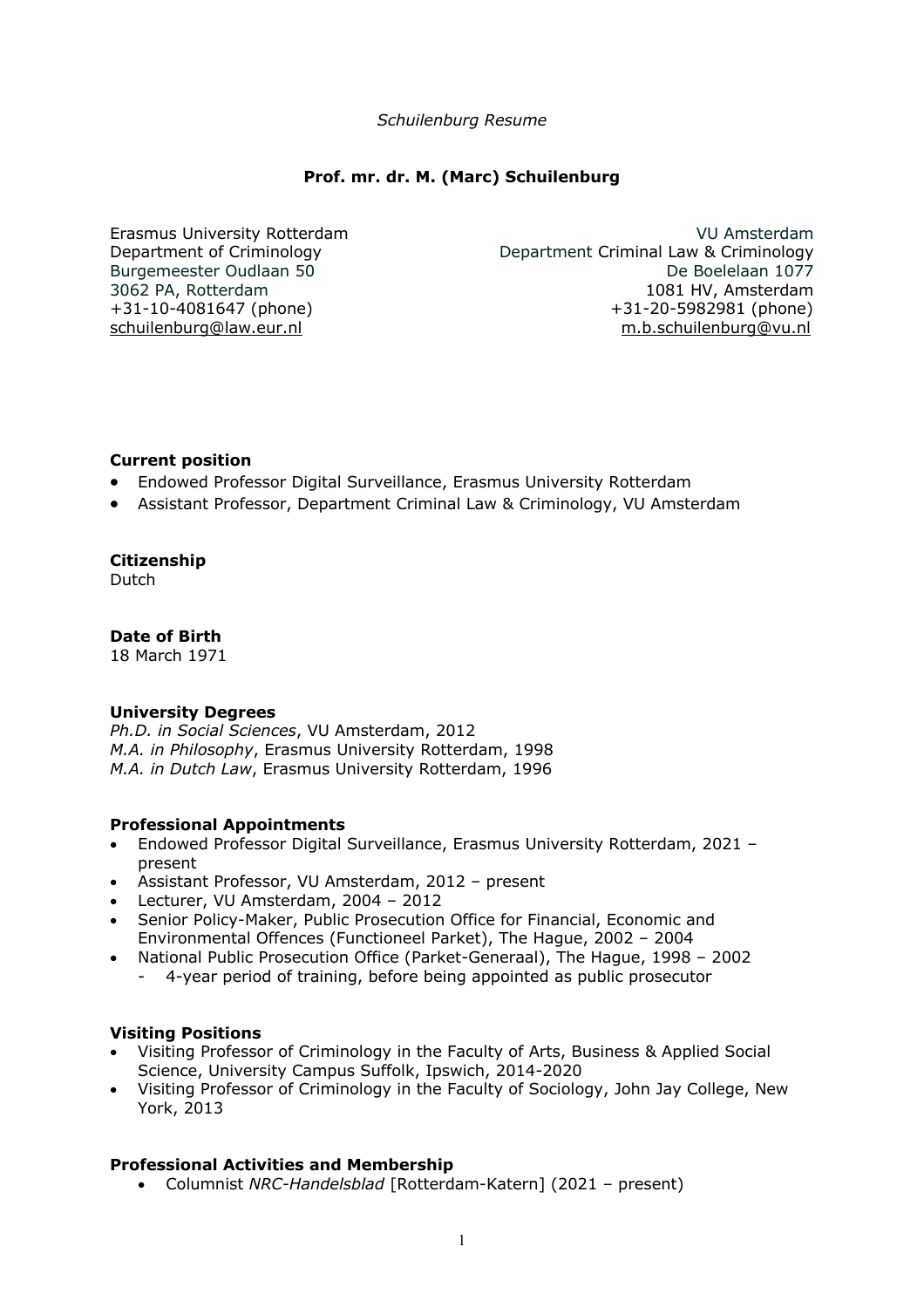- Editor *Journal for the Police* (Het Tijdschrift voor de Politie) (2021– present)
- National rapporteur *Association International de Droit Pénal* (2021 present)
- Member *Amsterdam Law & Technology Institute* (2021 present)
- Member Board of Advice of *Holland Security Group* [Nederlandse Veiligheidsbranche] (2020 – present)
- Member Research Network *Everyday Political Economy of Plural Policing* (2019 present)
- Member Governing Board of the *Complaints Bureau for Discrimination Amsterdam* [Meldpunt Discriminatie Regio Amsterdam] (2017 – present)
- Columnist *Ad Valvas* (2016 2022)
- Columnist *NRC-Handelsblad* [NRC Recht & Onrecht] (2015 present)
- Editor *Journal on Culture & Criminality* [Tijdschrift over Cultuur & Criminaliteit] (2010 – present)
- Editor *Judicial explorations* [Justitiële verkenningen] (2005 2020)
- Editor *Pluche* [Essays en verhalen over openbaar bestuur] (2003)

## **Awards, Research Grants & Distinguished Achievements**

- Ontwikkelbeurs: Van Maker tot Lezer (2021), awarded by the Dutch Foundation for Literature (Nederlands Letterenfonds) for *Hysteria: Crime, Media, and Politics*.
- Grant (2020), awarded by the Foundation Koningsheide (Stichting Koningsheide) for the publication in translation of *Hysteria: Crime, Media, and Politics*.
- Ontwikkelbeurs: Van Maker tot Lezer (2020), awarded by the Dutch Foundation for Literature (Nederlands Letterenfonds) for *Hysteria: Crime, Media, and Politics*.
- Grant (2019), awarded by the Dutch Foundation for Literature (Nederlands Letterenfonds) for the publication in translation of *Hysteria: Crime, Media, and Politics*.
- Triennial Willem Nagel Prize (2014), awarded by the Dutch Criminological Association for the best doctoral dissertation written by a Dutch-speaking scholar in the Netherlands and Belgium in the field of Criminology between 2011 and 2014, to *Orde in veiligheid. Een dynamisch perspectief.*
- Lecturer of the Year (2009), Department Criminal Law & Criminology, VU Amsterdam.
- Cultural Mediation Grant (2005), awarded by the Netherlands Foundation for Visual Arts, Design and Architecture (Fonds BKVB), to *Mediapolis. Popular Culture and the City*.

# **Courses Taught**

|                | Department of Criminology, Erasmus University Rotterdam                       |
|----------------|-------------------------------------------------------------------------------|
| 2021 - present | Foundations of Criminology (Ba; average 120 students;<br>coordinator/teacher) |

|                  | Department Criminal Law & Criminology, VU Amsterdam               |
|------------------|-------------------------------------------------------------------|
| $2013$ – present | Police & Security (Ma; average 150 students; coordinator/teacher) |
| $2004 - 2021$    | Prevention & Punishment (Ba; average 130 students;                |
|                  | coordinator/teacher)                                              |
| $2005 - 2018$    | Research Skills (Ba)                                              |
| $2005 - 2013$    | The Risk Society (Ma)                                             |
| 2005             | The Penal Chain (Ma)                                              |
|                  |                                                                   |

Department Criminal Law & Criminology, Leiden University 2007 Prevention & Punishment (Ba)

# **Conferences (Co-)Organized**

- Cultural Criminology: The Other, VU Amsterdam, Amsterdam (2013)
- In Search of Security as a Positive Notion, VU Amsterdam, Amsterdam (2013)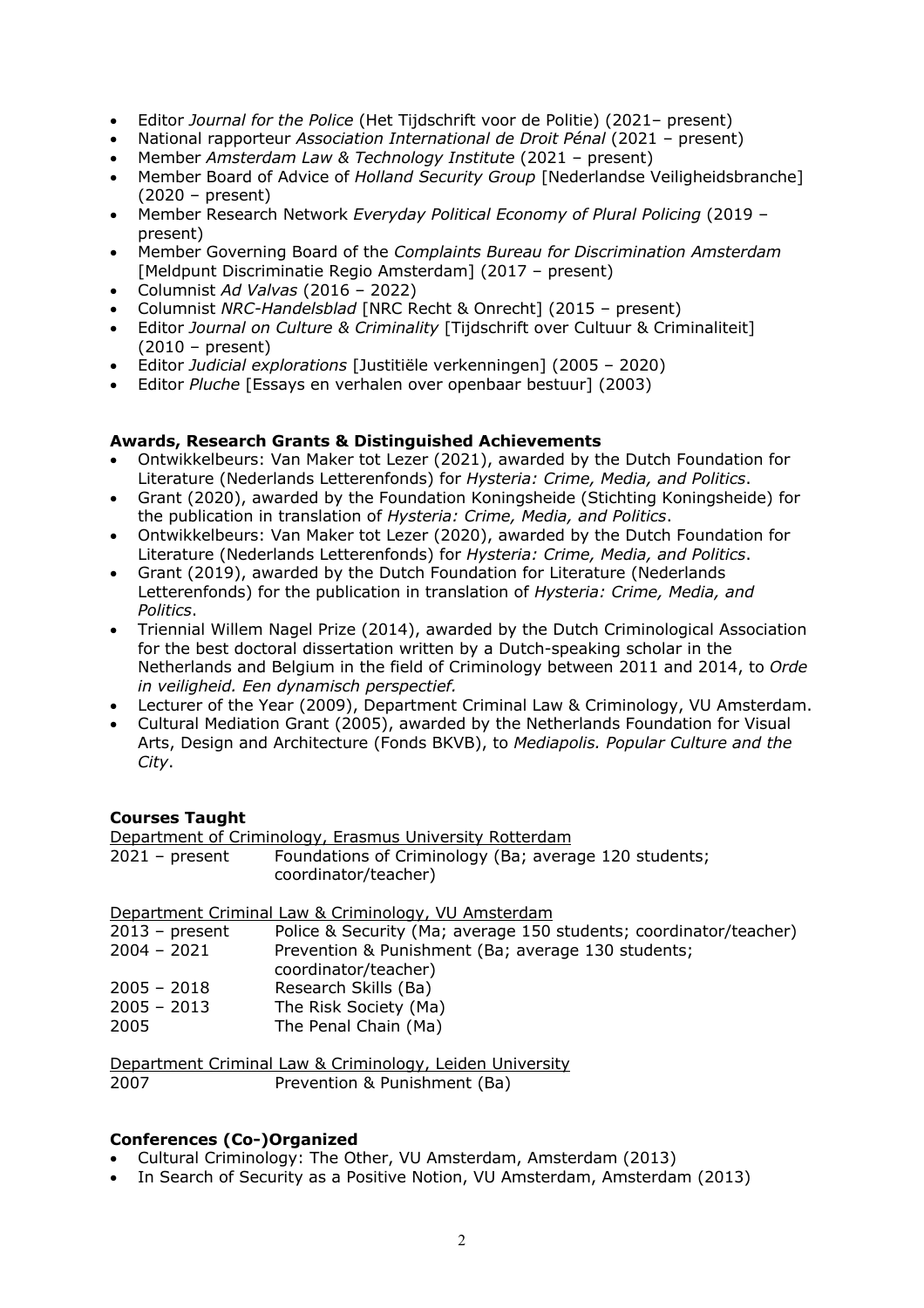- Cultural Criminology: Resistance, VU Amsterdam, Amsterdam (2013)
- Culturele Criminologie: Een Ontmoeting, Willem Pompe Instituut, Utrecht (2011)
- Culturele Criminologie: Een Uitdaging, Willem Pompe Instituut, Utrecht (2009)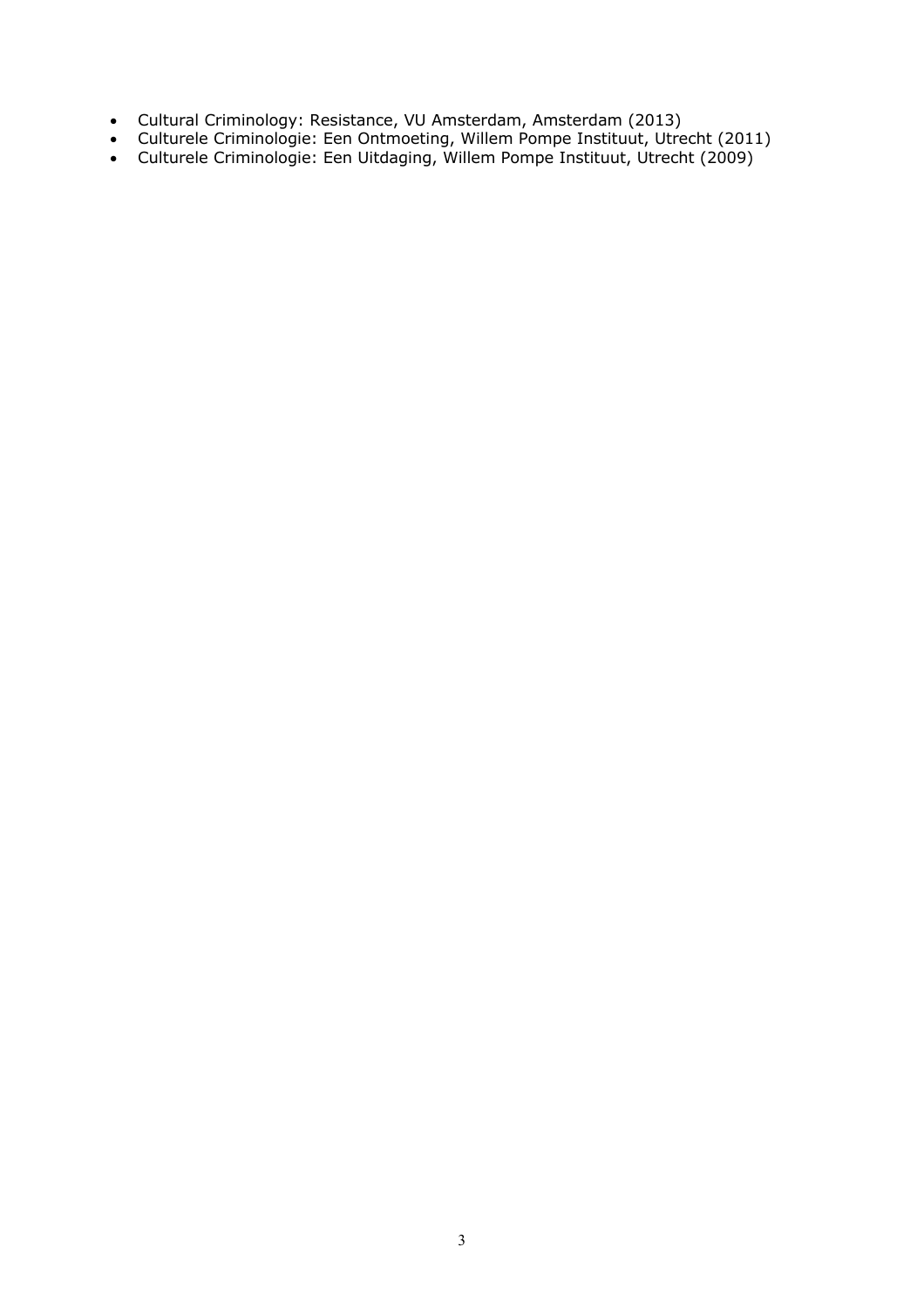## **PUBLICATIONS**

#### **Books**

- 2021 *Hysteria. Crime, Media, and Politics* (Introduction by Jeff Ferrell), London/New York: Routledge, 170 pages*.*
- 2019 *Hysterie. Een cultuurdiagnose*, Amsterdam: Boom Filosofie, 224 pages.
- 2015 *The Securitization of Society: Crime, Risk, and Social Order* (Introduction by David Garland), New York: New York University Press, 348 pages.
- 2012 *Orde in veiligheid. Een dynamisch perspectief*, Den Haag: Boom Lemma, 356 pages.
	- Winner of the triennial Willem Nagel Prize, awarded by the Dutch Criminological Association (2014)
- 2006 *Mediapolis. Popular Culture and the City* (with A. de Jong)*,* Rotterdam: 010- Publishers, 232 pages.
	- Dutch language edition, Rotterdam: 010-Publishers (2006)

#### **Edited Books**

- 2021 *The Algorithmic Society. Technology, Power, and Knowledge* (co-edited with R. Peeters), London/New York: Routledge*.*
- 2021 *Significant others in de culturele criminologie* (co-edited with D. Siegel), Den Haag: Boom Criminologie*.*
- 2019 *Leven in het antropoceen. Een handleiding* (co-edited with S. van Tuinen), Amsterdam: Boom Filosofie.
- 2014 *Positive Criminology. Reflections on Care, Belonging and Security* (co-edited with R. van Steden & B. Oude Breuil)*,* The Hague: Eleven International Publishing.
- 2011 *De nieuwe Franse filosofie. Denkers en thema's voor de 21e eeuw* (co-edited with B. Ieven, A. van Rooden, & S. van Tuinen), Amsterdam: Boom Filosofie.
- 2010 *Governing Security under the Rule of Law?* (co-edited with J. Blad, M. Hildebrandt, K. Rozemond & P. Van Calster), The Hague: Eleven International Publishing.
- 2009 *Deleuze compendium* (co-edited with E. Romein & S. van Tuinen), Amsterdam: Boom Filosofie.
- 2001 *Monopolie, Risk & Stratego. Spelregels voor Justitie in de 21e eeuw* (co-edited with J. Ribbers), Den Haag: Ministerie van Justitie.

#### **Edited Journals**

- 2023 Digital government: Realizing the promise of inclusion (co-edited with S. Miller & R. Peeters), *Government Information Quarterly*, (40) 4.
- 2023 Digitale surveillance (co-edited with M. Soudijn), *Tijdschrift over Cultuur & Criminaliteit*, (13) 2.
- 2021 Antropoceen (co-edited with J. Janssen), *Tijdschrift over Cultuur & Criminaliteit*, (11) 1.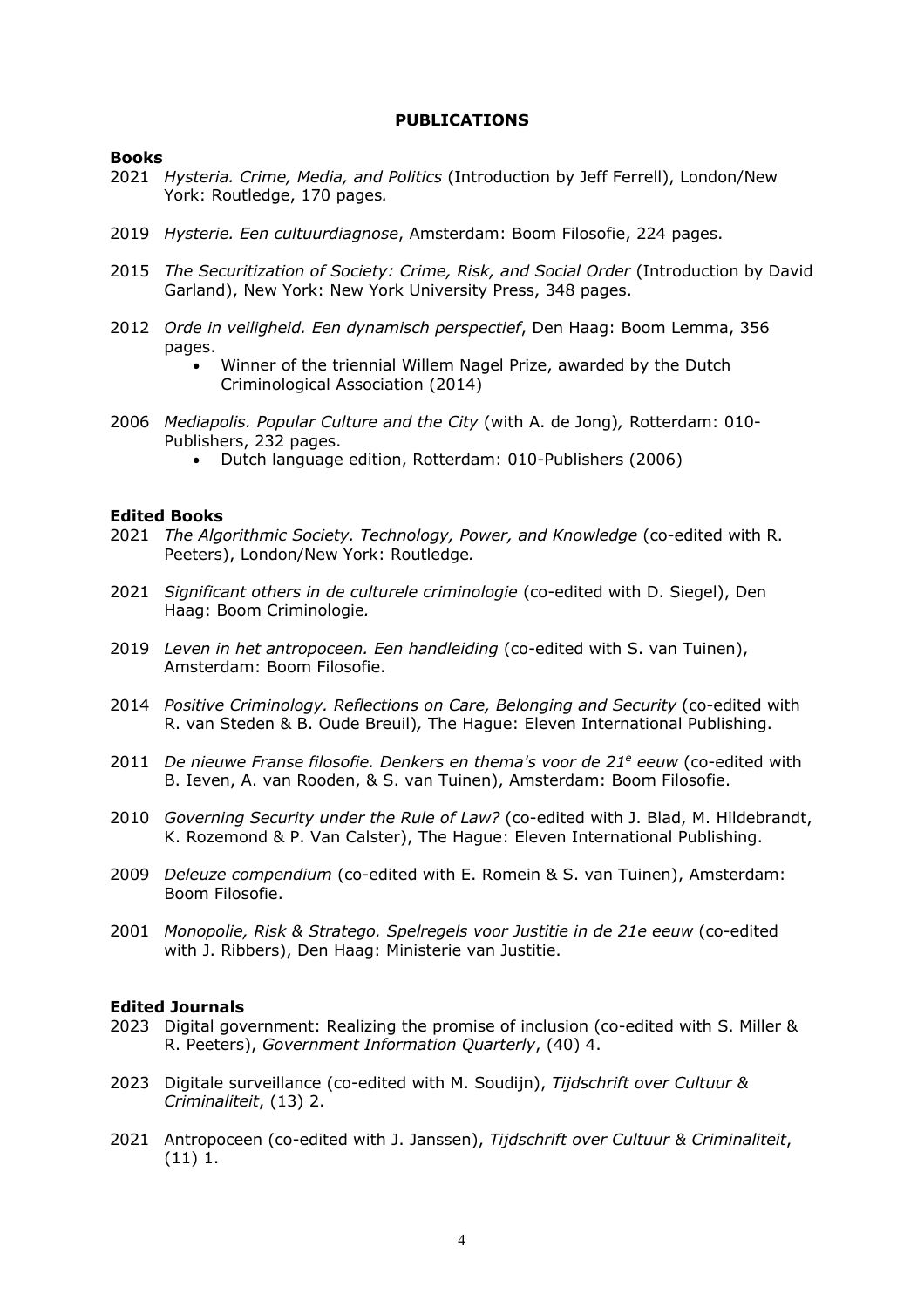- 2020 De slimme stad, *Justitiële verkenningen,* (46) 3.
- 2020 Een cultuur van exces (co-edited with B. van Stokkom), *Tijdschrift over Cultuur & Criminaliteit*, (10) 1.
- 2018 Theoretische vernieuwing (co-edited with R. van Swaaningen), *Tijdschrift over Cultuur & Criminaliteit*, (8) 1.
- 2018 Verbanning (co-edited with M. Scheepmaker), *Justitiële verkenningen,* (44) 2.
- 2016 Positieve veiligheid (co-edited with R. van Steden), *Tijdschrift over Cultuur & Criminaliteit*, (6) 3.
- 2016 Burgerparticipatie (co-edited with E. Snel), *Justitiële verkenningen,* (42) 5.
- 2014 Verzet (co-edited with F. van Gemert), *Tijdschrift over Cultuur & Criminaliteit*, (4) 1.
- 2013 Kijken naar Amerika (co-edited with M. Scheepmaker), *Justitiële verkenningen,* (39) 8.
- 2013 Veiligheidscultuur (co-edited with R. van Swaaningen), *Tijdschrift over Cultuur & Criminaliteit*, (3) 2.
- 2012 Bruno Latour (co-edited with S. van Tuinen), *Wijsgerig Perspectief*, (52) 4.
- 2010 Architectuur en veiligheid, *Justitiële verkenningen*, (36) 5.
- 2009 Michel Foucault. Biopolitiek en bestuurlijkheid (co-edited with S. van Tuinen), *Krisis. Tijdschrift voor actuele filosofie*, 3.
- 2009 Nodal governance en veiligheidszorg (co-edited with M. Scheepmaker), *Justitiële verkenningen,* (35) 1.
- 2007 Vrijheid, gelijkheid, broederschap (co-edited with M. Croes), *Justitiële verkenningen,* (33) 8.
- 2005 De verbeelding van misdaad en straf, *Justitiële verkenningen*, (31) 4.

#### **Book Chapters**

- 2023 Crime Control In the Smart City: The Nexus Between Big Data, Predictive Policing, Surveillance, and Smart Nudges (with L. Bisschops), in: *The Handbook on Cities and Crime* (Oberwittler, D. & Wickes, R. eds.), Edward Elgar Publishing, *forthcoming.*
- 2022 Algorithmic Governance: Technology, Power, and Knowledge (with R. Peeters), in: *The SAGE Handbook of Digital Society* (Housley, W., Edwards, A., Montagut, R. & Fitzgerald, R., eds), Thousand Oaks, CA: Sage, *forthcoming.*
- 2021 The Security Society: On Power, Surveillance and Punishments, in: *The Pre-Crime Society: Crime, Culture and Control in the Ultramodern Age* (B.A. Arrigo & B.G. Sellers, eds.), Bristol, UK: Bristol University Press and Policy Press, pp. 43-62.
- 2021 Reclaiming the Smart City: Towards a New Right to the City (with M. Galič), in: *Handbook of Smart Cities* (J.C. Augusto, ed.), Cham: Springer, pp. 1419-1436.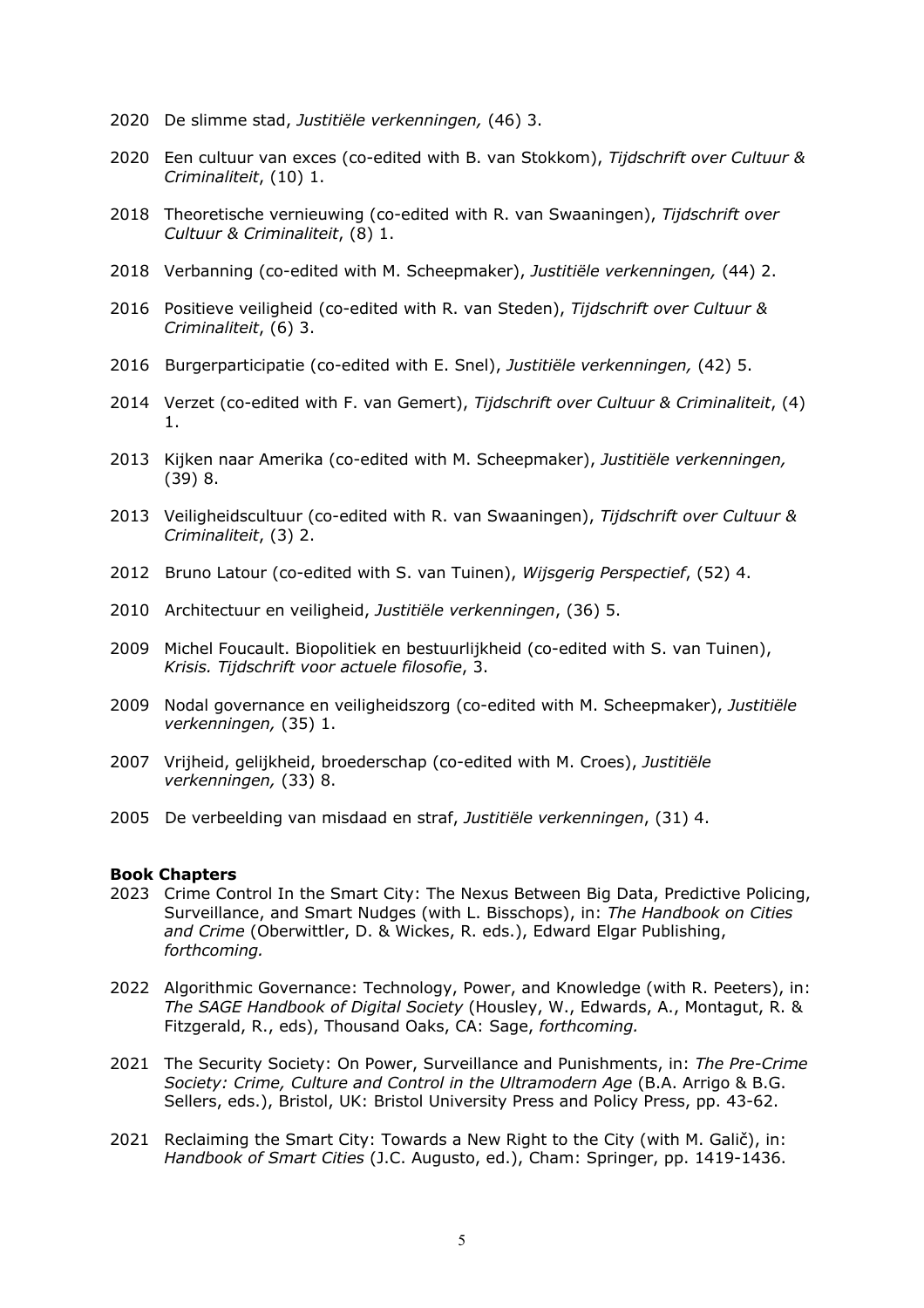- 2021 Smart City Imaginaries: Looking Beyond the Techno-Utopian Vision (with B. Pali), in: *The Algorithmic Society: Technology, Power, and Knowledge* (M. Schuilenburg & R. Peeters, eds.), London/New York: Routledge, pp. 137-153.
- 2021 The Algorithmic Society: An Introduction (with R. Peeters), in: *The Algorithmic Society: Technology, Power, and Knowledge* (M. Schuilenburg & R. Peeters, eds.), London/New York: Routledge, pp. 1-15.
- 2021 Understanding the Algorithmic Society: Concluding Thoughts (with R. Peeters), in: *The Algorithmic Society: Technology, Power, and Knowledge* (M. Schuilenburg & R. Peeters, eds.), London/New York: Routledge, pp. 193-200.
- 2021 'Significant others' in de culturele criminologie (with D. Siegel), in: Signicificant others in de culturele criminologie (M. Schuilenburg & D. Siegel, red.), Den Haag: Boom Criminologie, pp. 7-19.
- 2020 Wat is er nieuw aan het voorspellen van criminaliteit? Over de ambities en knelpunten bij de implementatie van predictive policing (with R. Rienks), in: *Cahiers Politiestudies 54: Informatiegestuurde politie* (J. Janssens et al., eds.), Oud-Turnhout: Gompel & Svacian, pp. 39-54.
- 2019 De veiligheidsutopie voorbij? Over geborgenheid en valse vrijheid, in: *Pragmatisch verzet tegen cultuurpessimisme. In gesprek met het oeuvre van Hans Boutellier* (R. van Steden & R. van Putten, red.), Den Haag: Boom Bestuurskunde, pp. 155- 168.
- 2019 Waarom milieucriminelen vrij spel hebben en wat we eraan kunnen doen, in: *Leven in het antropoceen. Een handleiding* (M. Schuilenburg & S. van Tuinen, eds), Amsterdam: Boom Filosofie, pp. 119-134.
- 2019 Weg met de rekenmachine (with S. van Tuinen), in: *Leven in het antropoceen. Een handleiding* (M. Schuilenburg & S. van Tuinen, eds), Amsterdam: Boom Filosofie, pp. 7-20.
- 2018 Resistance in Popular Culture, in: *The Oxford Research Encyclopedia of Crime, Media, and Popular Culture* (N. Rafter & M. Brown, eds), New York: Oxford University Press, pp. 223-236.
- 2018 Cultural Criminology Going Dutch: On Culture, Methodology and Research Agendas (with R. Staring & R. van Swaaningen), in: *Cultural Criminology* (K. Hayward, ed.), Abingdon: Routledge, pp. 252-272.
- 2018 To Resist = to Create? Some Thoughts on the Concept of Resistance in Cultural Criminology (with K. Hayward), reprinted in: *Cultural Criminology* (K. Hayward, ed.), Abingdon: Routledge.
- 2016 Naar een positieve inbedding van veiligheid in een hybride wereld, in: *Doordenken doorwerken. Intercultureel en ecosociaal denken en doen* (H. Oosterling & R. Schepen, red.), Antwerpen/Apeldoorn: Garant, pp. 129-141.
- 2014 Positive Security. A Theoretical Framework (with R. van Steden), in: *Positive Criminology. Reflections on Care, Belonging and Security* (M. Schuilenburg et al., eds.), The Hague: Eleven International Publishing, pp. 19-32.
- 2014 A Critique of Security. Towards a Positive Turn in Criminology (with R. van Steden & B. Oude Breuil), in: *Positive Criminology. Reflections on Care, Belonging and*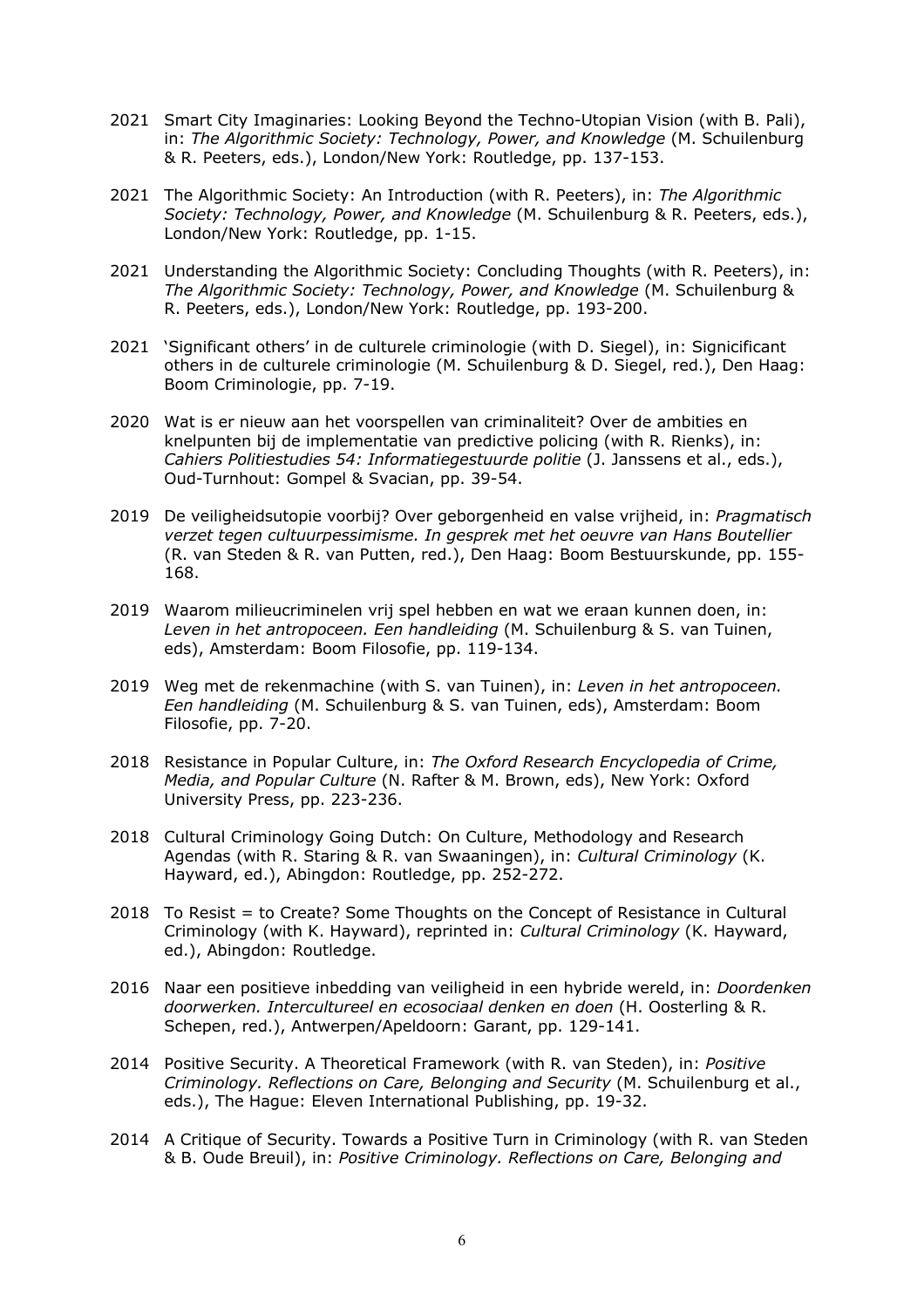*Security* (M. Schuilenburg et al., eds.), The Hague: Eleven International Publishing, pp. 9-16.

- 2014 Praktijken van selectieve uitsluiting. Over de bescherming door en tegen veiligheidsassemblages (with R. van Steden), in: *Cahiers Politiestudies 30: Politie en haar maatschappelijke partners* (P. Ponsears et al., eds.), Antwerpen/Apeldoorn: Maklu, pp. 51-62.
- 2012 Op zoek naar een positieve betekenis van veiligheid, in: *Essays toekomst van de stad* (Raad voor de Leefomgeving en Infrastructuur), Den Haag, pp. 56-59.
- 2012 Institutions and interactions. On the problem of the molecular and molar, in: *Deleuze and Law* (L. De Sutter & K. McGee, eds.), Edinburgh: Edinburgh University Press, pp. 111-131.
- 2012 Verantwoordelijkheid, in: *Voorstellen tot werkelijkheid. Het denken en doen van Henk Oosterling* (R. de Brabander et al., red.), Rotterdam: Trichis, pp. 161-165.
- 2012 Beyond criminal law. On the Dutch anti-social behaviour agenda (with P. Van Calster), in: *Crime, security and surveillance. Effects for the surveillant and the surveilled* (G. Vande Walle et al., eds.), The Hague: Eleven international publishing, pp. 19-33.
- 2012 Eye to eye with the Dutch anti-social behaviour agenda (with P. Van Calster), in: *Beyond the death penalty. Reflections on punishment* (H. Neelen & J. Claessen, eds.), Cambridge/Antwerp/Portland: Intersentia, pp. 145-160.
- 2011 Félix Guattari, in: *De nieuwe Franse filosofie. Denkers en thema's voor de 21e eeuw* (B. Ieven, et al., red.), Amsterdam: Boom, pp. 277-287.
- 2011 Loïc Wacquant (with W. Schinkel), in: *De nieuwe Franse filosofie. Denkers en thema's voor de 21e eeuw* (B. Ieven et al., red.), Amsterdam: Boom, pp. 243-253.
- 2011 Inleiding. De nieuwe Franse filosofie (with B. Ieven, A. van Rooden & S. van Tuinen), in: *De nieuwe Franse filosofie. Denkers en thema's voor de 21e eeuw* (B. Ieven et al., red.), Amsterdam: Boom, pp. 7-36.
- 2010 Governing Security. Including the Molecular Into the Molar (with P. Van Calster), in: *Governing Security under the Rule of Law?* (J. Blad et al., eds.), The Hague: Eleven International Publishing, pp. 197-213.
- 2010 On Gabriel Tarde, Complexity Theory and Complex Interactions (with P. Van Calster), in: *New Directions for Criminology. Notes from Outside the Field* (R. Lippens & P. Van Calster, eds.), Antwerp/Apeldoorn/Portland: Maklu Publishing, pp. 171-189.
- 2009 De Collectieve Winkelontzegging: een antwoord van willekeur op overlast (with P. Van Calster), in: *Omstreden ruimte. Over de organisatie van spontaniteit en veiligheid* (Boutellier, H. et al, red.), Amsterdam: Van Gennep, pp. 137-155.
- 2009 Assemblages, in: *Deleuze compendium* (E. Romein et al., red.), Amsterdam: Boom, pp. 205-223.
- 2009 Qu'est-ce que la philosophie? De voorwaarden van het denken volgens Deleuze en Guattari (with S. van Tuinen & E. Romein), in: *Deleuze compendium* (E. Romein et al., red.), Amsterdam: Boom, pp. 21-45.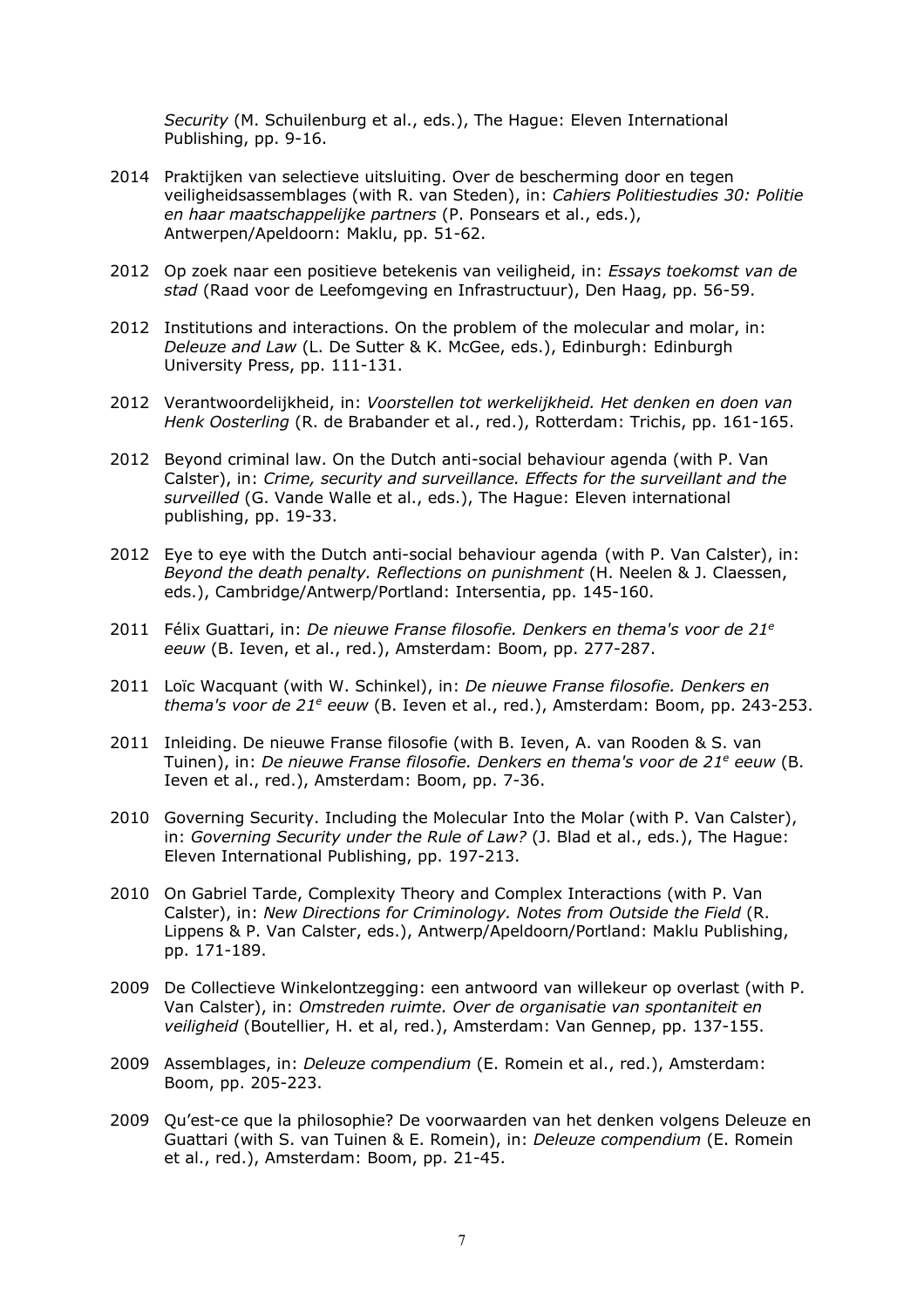- 2008 De paradox van het voorzorgsbeginsel. Over 'unk-unk' en uitsluiting, in: *Culturele criminologie* (D. Siegel et al., red.), Den Haag: Boom Juridische uitgevers, pp. 57- 67.
- 2008 De ruimterevolutie van de Urban Container (with A. de Jong), in: *Culturele Criminologie* (D. Siegel et al., red.), Den Haag: Boom Juridische uitgevers, pp. 117-126.
- 2008 Waar wachten we nog op? Hoe technologie de ruimte herverdeelt, in: *In de greep van de technologie. Nieuwe toepassingen en het gedrag van de burger* (M. van den Berg et al., red.), Amsterdam: Van Gennep, pp. 189-205.
- 2008 Een gecontroleerde vrijheid. Neoliberalisme, veiligheid en verzekeringen, in: *Liberticide. Kritische reflecties op het neoliberalisme* (R. Brouwer & T. Bakker, red.), Utrecht: IJzer, pp. 74-92.
- 2008 Een politiek van versplintering. Over enclaves, denizens en margizens*,* in: *Veiligheid en burgerschap in een netwerksamenleving* (H. Boutellier & R. van Steden, red.), Den Haag: Boom, pp. 31-53.
- 2007 Bidden is goed, verzekeren beter, in: *Fundamentalisme face to face* (I. Devisch & M. De Kesel, red.), Kampen: Klement, pp. 90-108.
- 2007 'Houston, we have a problem!' (with A. de Jong), in: *Laboratorium Rotterdam: Decode Space. Nieuwe perspectieven op de publieke ruimte* (ZUS, red.), Rotterdam: AIR, pp. 34-43.
- 2006 De kracht van een revolutie. Mensenrechten en de democratie, in: *Het Uur van de Waarheid. Alain Badiou – revolutionair denker* (R. de Brabander, red.) Kampen: Ten Have, pp. 101-119.
- 2006 From Genius to Scenius. Redefining Creativity in the Design of our Physical Space (with A. de Jong), in: *Game Set and Match II. On Computergames, Advanced Geometries, and Digital Technologies* (K. Oosterhuis & L. Feireiss, eds.), Rotterdam: Episode, pp. 126-134.
- 2004 De elektrificatie van de ruimte. Over de stedelijke kadans van elektronische muziek (with A. de Jong), in: *Easy City. Interventies in een verscheurde stad* (F. Kallenberg, red.), Amsterdam: De Vrije Ruimte, pp. 163-173.
- 2001 Waarom mutanten geen pest hebben. Naar een machinieke analyse van het strafrecht in een overgang van een disciplinaire naar een modificaire samenleving, in: *Monopoly, Risk en Stratego. Spelregels voor Justitie in de 21e eeuw* (M. Schuilenburg & J. Ribbers, red.), Den Haag: Ministerie van Justitie.
- 1998 "One's company, two's a crowd and three's a party". Guattariaanse overwegingen bij het rechtssubject, in: *Chaos ex machina. Het ecosofisch werk van Félix Guattari op de kaart gezet* (H. Oosterling & S. Thissen, red.), Rotterdam: CFK, pp. 49-60.

# **Articles**

2022 On Tesla: Balancing sustainable car connectivity, silent lethality and luxury surveillance (with Y. Eski), in: *Criminological Encounters*, *forthcoming*.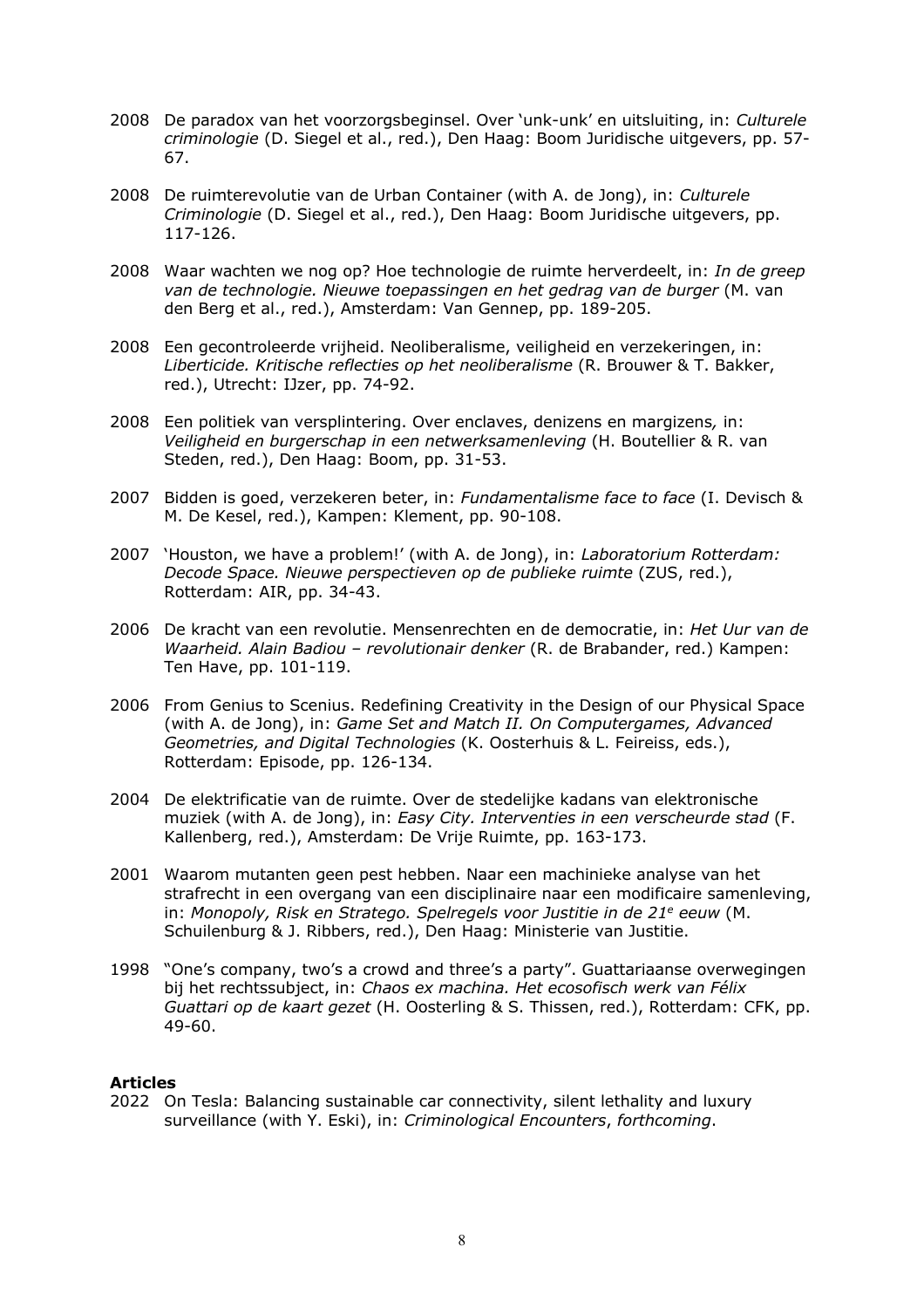- 2022 Een orgie van geweld. Over de avondklok en Coolsingelrellen, in: *Rotterdams Jaarboek*, *te verschijnen*.
- 2021 Big data in het veiligheidsdomein: Onderzoek naar big data-toepassingen bij de Nederlandse politie en de positieve effecten hiervan voor de politieorganisatie (with M. Soudijn), in: *Tijdschrift voor Veiligheid*, (20) 4, 44-62.
- 2021 De hybride en het klimaat: Het belang van Bruno Latour voor de criminologie, in: *Tijdschrift voor Criminologie*, (63) 4, 423-430.
- 2021 Sécurité positive et espaces urbains partagés, in: *Revue internationale de Criminologie et de Police technique et scientifique*, 2/21, 145-154.
- 2021 Het antropoceen: De criminologische uitdaging in de  $21^e$  eeuw (with J. Janssen), in: *Tijdschrift over Cultuur & Criminaliteit*, (11) 1, pp. 3-13.
- 2020 Fear and Fantasy in the Smart City (with B. Pali), in: *Critical Criminology: An International Journal*, (28) 4, pp. 775-788.
- 2020 Sicherheit Neu Denken. Skizze für den Aufbau lokaler Fähigkeiten als Ausgangspunkt für Sicherheit, in: *Difu-Impulse*, Bd. 3, pp. 14-25*.*
- 2020 'Garbage in, garbage out': Over predictive policing en vuile data (with A. Das), in: *Beleid en Maatschappij*, (47) 3, pp. 254-268.
- 2020 Psychomacht: hoe sturen data en algoritmen de veiligheid in smart cities?, in: *Justitiële verkenningen,* (46) 3, pp. 37-50.
- 2020 Boulevard Zuid in Rotterdam*.* Een onderzoek naar het vertrouwen van winkeliers in politie en gemeente (with L. Messie & D. De Vries), in: *Tijdschrift voor Veiligheid*, (19) 4, pp. 38-53.
- 2020 Macht, misdaad en exces: Enkele inleidende reflecties (with B. van Stokkom), in: *Tijdschrift over Cultuur & Criminaliteit*, (10) 1, pp. 3-17.
- 2020 Versnelling van wat we al zagen, in: *Tijdschrift voor Sociale Vraagstukken*, 2, pp. 4-7.
- 2018 Smart Cities and the Architecture of Security: Pastoral Power and the Scripted Design of Public Space (with R. Peeters), in: *City, Territory and Architecture,* (5) 13, pp. 1-9.
- 2018 Machine Justice: Governing Security Through the Bureaucracy of Algorithms (with R. Peeters), in: *Information Polity. An International Journal of Government and Democracy in the Information Age,* (23) 3, pp. 267-280.
- 2018 Predictive policing: waarom bestrijding van criminaliteit op basis van algoritmen vraagt om aanpassing van het strafprocesrecht (with A. Das), in: *Strafblad. Tijdschrift voor wetenschap en praktijk*, (36) 4, pp. 19-26.
- 2018 Opgeruimd staat netjes. Over de sociologie van gebiedsverboden en de praktijk van het Collectief Winkelverbod, in: *Justitiële verkenningen,* (44) 2, pp. 27-40.
- 2018 Theoretische vernieuwing in de criminologie (with R. van Swaaningen), in: *Tijdschrift over Cultuur & Criminaliteit*, (8) 1, pp. 3-18.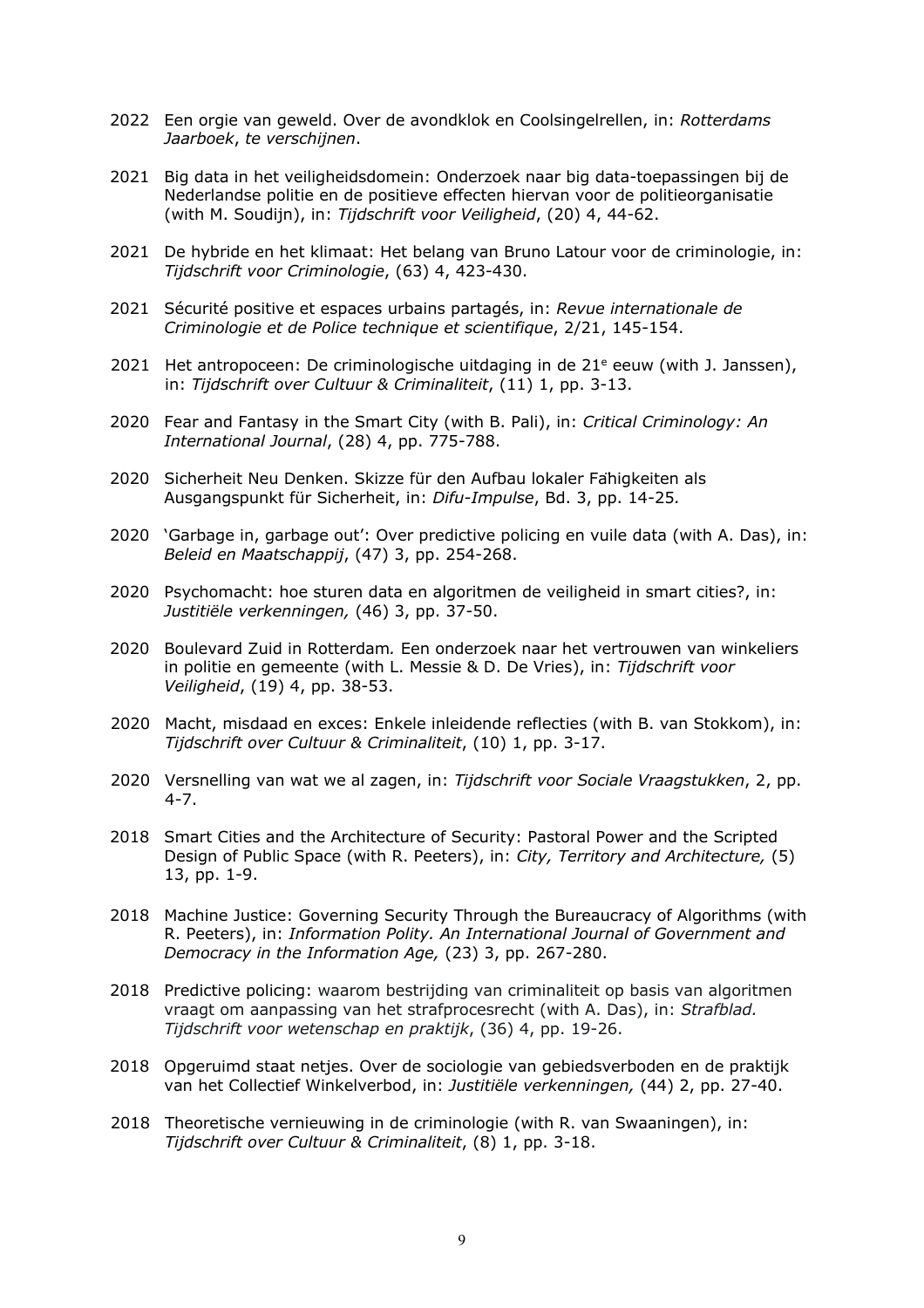- 2017 Gift Politics: Exposure and Surveillance in the Anthropocene (with R. Peeters), in: *Crime, Law and Social Change*, (68) 5, pp. 563-578.
- 2017 The Birth of Mindpolitics: Understanding Nudging in Public Health Policy (with R. Peeters), in: *Social Theory & Health*, (15) 2, pp. 138-159.
- 2017 Vertrouwen in de politie. Empirisch onderzoek naar de beleving van vertrouwen in de Rotterdamse wijk Bloemhof (with B. Besseling & F. Uitendaal), in: *Justitiële verkenningen,* (43) 4, pp. 47-63.
- 2017 'Buurt Bestuurt Niet.' Empirisch onderzoek naar burgerparticipatie in een Rotterdamse achterstandswijk, in: *Proces. Tijdschrift voor de strafrechtspleging*, (96) 1, pp. 19-34.
- 2016 Predictive policing: De opkomst van een gedachtenpolitie?, in: *Ars Aequi,* (65) 12, pp. 931-936.
- 2016 Overheidsparticipatie in burgerprojecten. Over Buurt Bestuurt, Hillesluis en Schrödingers kat, in: *Justitiële verkenningen,* (42) 5, pp. 11-26.
- 2016 Positieve veiligheid en positieve vrijheid. Meningen van wijkbewoners in Rotterdam-Zuid over Buurt Bestuurt, in: *Tijdschrift over Cultuur & Criminaliteit*, (6) 3, pp. 53-70.
- 2016 Positieve veiligheid. Een inleiding (with R. van Steden), in: *Tijdschrift over Cultuur & Criminaliteit*, (6) 3, pp. 3-18.
- 2016 Politie-webcrawlers en Predictive policing (with A. Lodder), in: *Computerrecht. Tijdschrift voor Informatica, Telecommunicatie en Recht*, (81) 3, pp. 150-154.
- 2015 Behave or Be Banned? Banning Orders and Selective Exclusion from Public Space, in: *Crime, Law and Social Change*, (64) 4-5, pp. 277-289.
- 2015 Afgeschermd wonen in Nederland: een studie naar waarom mensen hiervoor kiezen en hoe zij omgaan met interne regelgeving (with R. van Steden), in: *Tijdschrift voor Veiligheid*, (14) 3-4, pp. 3-18.
- 2015 Buurt Bestuurt: proeftuin van de participatiesamenleving, in: *Tijdschrift voor Sociale Vraagstukken*, nr. 3, pp. 42-45.
- 2015 From Biopolitics to Mindpolitics: Nudging in Safety and Security Management (with R. Peeters), in: *Open! Platform for Art, Culture & the Public Domain*, pp. 1- 7.
- 2015 Security Crack-Ups, in: *Books Combined*, July 6th.
- 2014 'No judging, but nudging' (with R. Peeters), in: *Tijdschrift voor Sociale Vraagstukken*, nr. 3, pp. 42-45.
- 2014 De geest als aangrijpingspunt. De betekenis van gedragssturing in veiligheid, gezondheid en onderwijs (with R. Peeters), in: *Justitiële verkenningen*, (40) 4, pp. 9-23.
- 2014 To Resist = to Create? Some Thoughts on the Concept of Resistance in Cultural Criminology (with K. Hayward), in: *Tijdschrift over Cultuur & Criminaliteit*, (4) 1, pp. 22-36.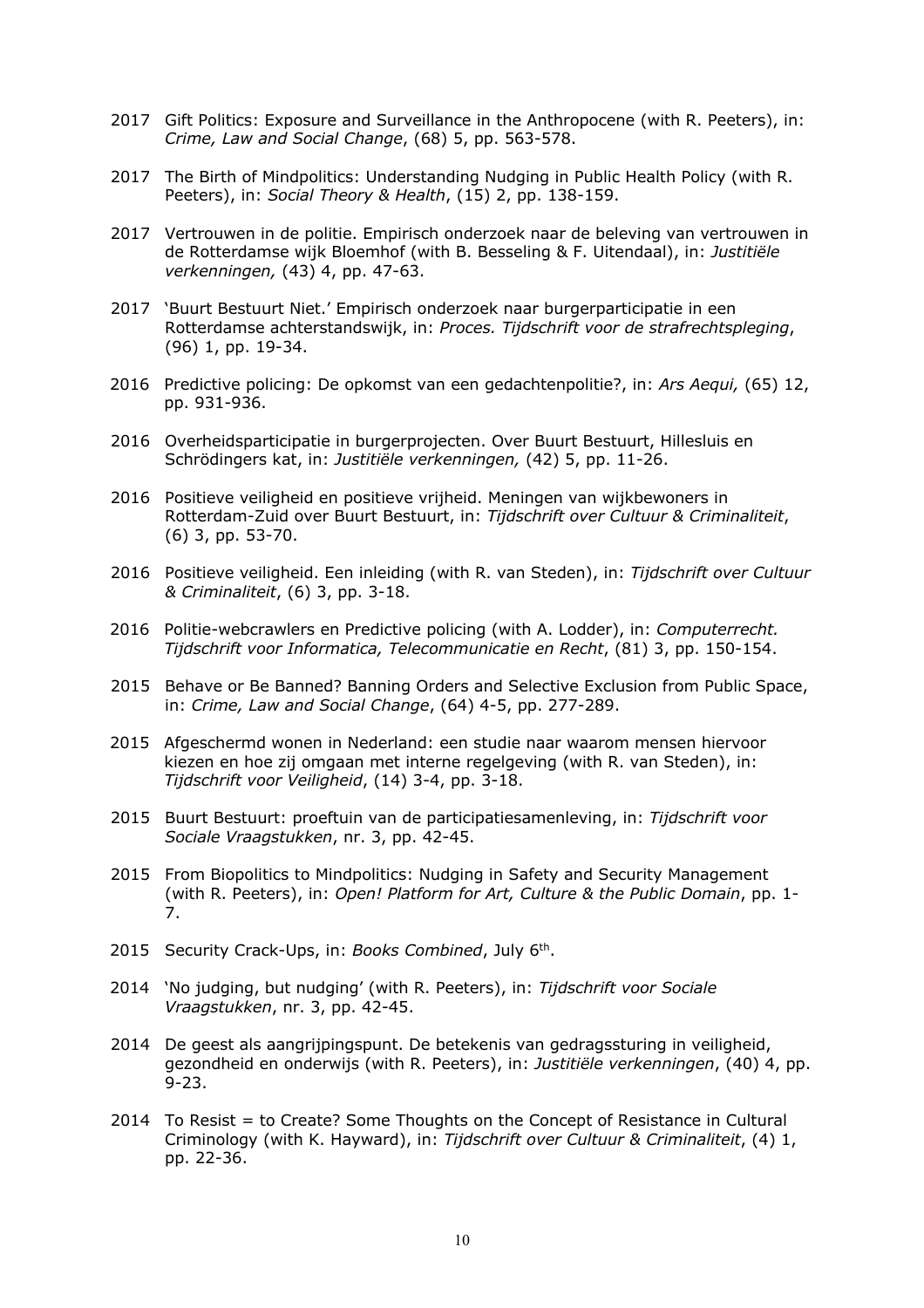- 2014 De Collectieve Horeca Ontzegging. Uitsluiting uit de publieke ruimte? (with R. van Steden), in: *Beleid en Maatschappij*, (41) 1, pp. 4-18.
- 2013 De criminaliteitsdaling in New York. Over de zin en onzin van veiligheidsbeleid, in: *Justitiële verkenningen*, (39) 8, pp. 9-22.
- 2013 Effecten en risico's van publiek-private samenwerking, in: *Secondant*, nr. 3/4, pp. 48-51.
- 2013 Veiligheid in een laatmoderne cultuur (with R. van Swaaningen), in: *Tijdschrift over Cultuur & Criminaliteit*, (3) 2, pp. 109-122.
- 2013 Uitsluiting van ex-gedetineerden door verzekeraars (with L. Paulina), in: *Proces*, (92) 1, pp. 29-38.
- 2012 Toezichthouders op de tram. Een studie naar de handhaving van het ov-verbod in Amsterdam en Rotterdam (with R. van Steden, L. Leemeijer & L. Loots), in: *Tijdschrift voor Toezicht*, (3) 4, pp. 9-21.
- 2012 Achter de schermen. Over oude en nieuwe vormen van *naming & shaming*, in: *Ars Aequi,* (61) 12, pp. 919-922.
- 2012 Ten geleide Bruno Latour (with S. van Tuinen), in: *Wijsgerig Perspectief*, (52) 4, pp. 4-7.
- 2012 Als het aan UNIZO lag… Over publieke zaken en private actoren (with P. Van Calster), in: *Panopticon*, (33) 2, pp. 103-109.
- 2011 The Securitization of Society. On the Rise of Quasi-Criminal Law and Selective Exclusion, in: *Social Justice. A Journal of Crime, Conflict, and World Order*, (38) 1- 2, pp. 71-86.
- 2011 Achter de voordeur met stedelijke interventieteams. Ontkokering of verkokering? (with C. Dijkstra), in: *Justitiële verkenningen*, (37) 8, pp. 53-71.
- 2011 Politiek: conflict of consensus? De ontideologisering van het veiligheidsprobleem, in: *Open Noodnummer. Over de nieuwe politiek van cultuur*, pp. 42-44.
- 2011 Over cultuur en criminaliteit (with D. Siegel, R. Staring & R. van Swaaningen), in: *Tijdschrift over Cultuur & Criminaliteit*, (1) 0, pp. 3-17.
- 2011 De securitisering van de stad: park of jungle?, in: *S+RO* (*Stedenbouw + Ruimtelijke Ordening*), nr. 4, pp. 14-19.
- 2011 The right to terroir. Place and identity in times of immigration and globalization, in: *Open. Cahier on art and the public domain*, no. 21 (Rotterdam, NAi-Uitgevers), pp. 20-28.
- 2011 Sonic spatial criteria: Concerning sound techniques and new communities, in: *Department of Public Sound*, no. 1, pp. 9-14.
- 2011 De paradox van het populisme, in: *Crimelink*, nr. 2, pp. 10-11.
- 2011 Samenwerking in de criminaliteitsbestrijding. Kwalitatief onderzoek naar de integrale aanpak van illegale hennepteelt (with W. van der Wagen), in: *Tijdschrift voor Veiligheid*, (10) 1, pp. 10-25.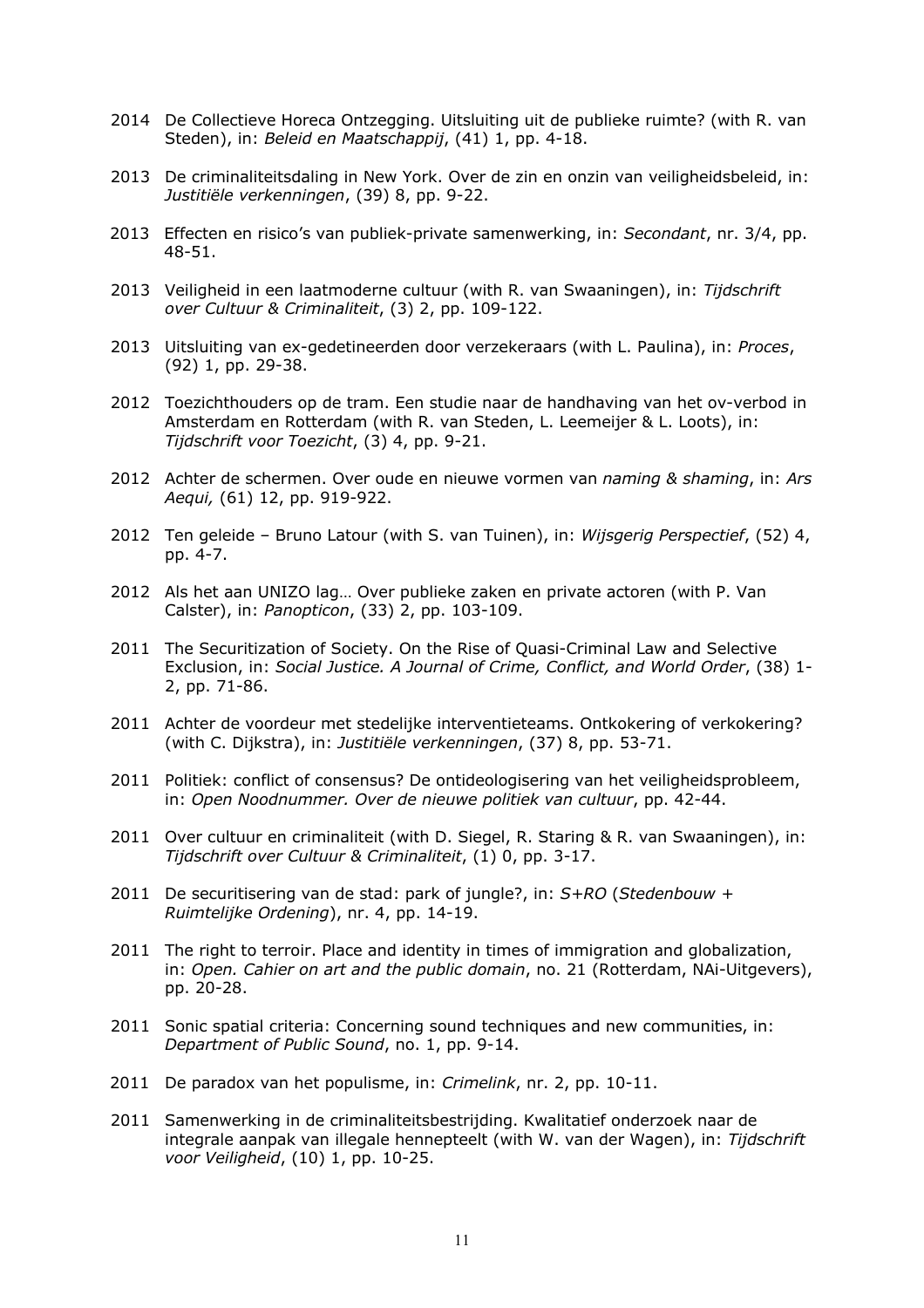- 2011 Emergente processen in het veiligheidscomplex (with P. Van Calster), in: *Panopticon*, (31) 1, pp. 65-70.
- 2010 Muziek. De blinde vlek van de criminologie, in: *Justitiële verkenningen*, (36) 6, pp. 41-46.
- 2010 The Assassination of Gabriel Tarde by the Coward Emile Durkheim (with P. Van Calster), in: *Panopticon*, (31) 5, pp. 82-89.
- 2010 Molair en moleculair onderzoek in veiligheidsstudies (with P. Van Calster), in: *Panopticon*, (31) 4, pp. 59-66.
- 2010 Bedrijfsverbetergebieden. Een verkennend onderzoek naar de veiligheidszorg in winkelcentrum Alexandrium (with P. Van Calster & R. Guitjens), in: *Justitiële verkenningen*, (36) 5, pp. 61-79.
- 2010 Architectuur en veiligheid. Voorwoord, in: *Justitiële verkenningen*, (36) 5, pp. 5- 12.
- 2009 De securisering van de samenleving. Over de relatie tussen veiligheidszorg, bestuur en quasi-strafrecht, in: *Krisis. Tijdschrift voor actuele filosofie*, nr. 3, pp. 6-23.
- 2009 Michel Foucault. Biopolitiek en bestuurlijkheid (with S. van Tuinen), in: *Krisis. Tijdschrift voor actuele filosofie*, nr. 3, pp. 1-5.
- 2009 Open Spaces and Little Sisters, in: *Beyond. Values and Symptoms*, no. 2, SUN: Amsterdam, pp. 120-126.
- 2009 Het tijdperk van onzichtbare breuken, in: *De Gids*, nr. 6, pp. 645-654.
- 2009 De Collectieve Winkelontzegging (with L. Wesselink & P. Van Calster), in: *Tijdschrift voor Veiligheid*, (8) 1, pp. 6-19.
- 2009 Onder de mensen. De aanpak van transportcriminaliteit door politie, verzekeraars en schade-experts (with A. Coenraads & P. Van Calster), in: *Justitiële verkenningen*, (35) 1, pp. 43-63.
- 2009 Burgernet vanuit een *nodal governance* perspectief (with P. Van Calster), in: *Justitiële verkenningen,* (35) 1, pp. 93-113.
- 2008 The Dislocating Perspective of Assemblages. Another Look at the Issue of Security, in: *Open. Cahier on art and the public domain*, no. 15 (Rotterdam: NAi Uitgevers), pp. 18-35.
- 2008 Are you on the fast track? The rise of surveillant assemblages in a post industrial age (with E. Romein), in: *Architectural Theory Review*, (13) 3, pp. 337-348.
- 2008 A Short Introduction to Agamben's 'Beyond Human Rights', in: *Open. Cahier on art and the public domain*, no. 15 (Rotterdam: NAi Uitgevers), pp. 86-89.
- 2008 Citizenship revisited: denizens and margizens, in: *Peace Review on Citizenship and Social Justice*, (20) 3, pp. 358-365.
- 2008 Kentsel Konteynerin Mekansal Devrimi (A. de Jong), in: *Arredamento Mimarlik*, no. 3, pp. 63-67.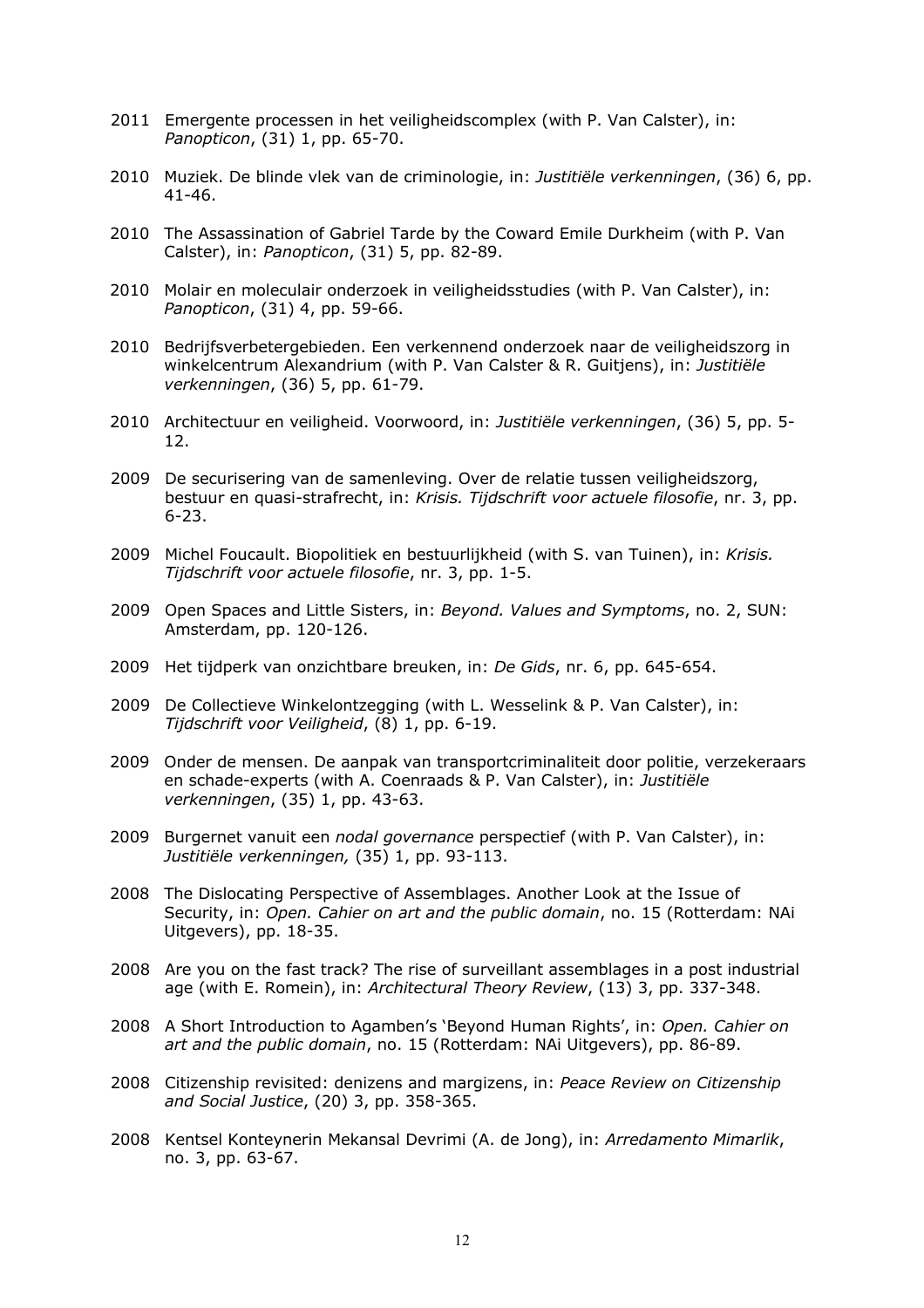- 2007 Three strikes, you're out (with A. de Jong), in: *54.780 Woorden over nieuwe Media Cultuur in Nederland*, Amsterdam: Instituut voor Netwerkcultuur en het Sandberg Instituut, pp. 11-14.
- 2007 Nodal Urbanity (with A. de Jong), in: *Architecture Bulletin*, no. 3 (Rotterdam: NAi Uitgevers), pp. 13-18.
- 2007 Vrijheid, gelijkheid, broederschap (with M. Croes), in: *Justitiële verkenningen,* (33) 8, pp. 5-12.
- 2007 Meer dan bakstenen (with A. de Jong), in: *De Groene Amsterdammer,* nr. 9, pp. 26-27.
- 2007 Mediapolis. Over nieuwe steden en dingen die voorbij gaan (with A. de Jong), in: *Catalogus festival Gogbot,* Enschede, pp. 6-9.
- 2006 It's the Protocol, Stupid!, in: *Monu. Magazine on Urbanism*, no. 5, pp. 53-58.
- 2006 Pop-Up City (with A. de Jong), in: *Tank Magazine*, no. 7, pp. 156-161.
- 2006 In alle staten van beschuldiging. Straffen in een globale samenleving, in: *Nederlands Juristenblad*, nr. 6, pp. 311-315.
- 2006 De codes van de openbare ruimte, in: *In de Marge*, nr. 3, pp. 2-10.
- 2006 Virtuele oorlogsvoering. Oorlog en verzet in videogames (with A. de Jong), in: *Militaire Spectator*, nr. 3, pp. 56-65.
- 2006 Technologie en misdaad. Over de opkomst van een protocollaire samenleving, in: *Flexmens*, nr. 2.1, pp. 22-25.
- 2006 Detroit: Connecting the Needle With the City (with A. de Jong), in: *Cross-Reference*, 00 (00), The Hague.
- 2005 De militarisering van de openbare ruimte. Over de invloed van videogames op onze werkelijkheid (with A. de Jong), in: *Justitiële verkenningen*, (31) 4, pp. 47- 67.
- 2005 Gevaarlijk weten. Over verbeelding en criminologie, in: *Justitiële verkenningen*, (31) 4, pp. 5-10.
- 2005 The audio-hallucinatory spheres of the city. A pop analysis of the urbanization process (with A. de Jong), in: *Open. Cahier on art and the public domain*, no. 9, (Rotterdam: NAi Uitgevers), pp. 16-36.
- 2004 De noodtoestand als regel. Cyberkritische reflecties over de openbare ruimte, in: *Justitiële verkenningen,* (30) 8, pp. 9-21.
- 2004 Slimme rechtshandhaving, in: *De Helling*, nr. 1, pp. 26-30.
- 2004 'Scenius' contra Genius. Über das Umzingeln von Star-Architekten (with A. de Jong), in: *Bauwelt. Zeitschrift für Architekten*, no. 4, pp. 16-19.
- 2004 Grime. Rauwe geluiden uit de onderbuik van Londen (with A. de Jong), in: *Gonzo (circus)*, nr. 64, pp. 38-39.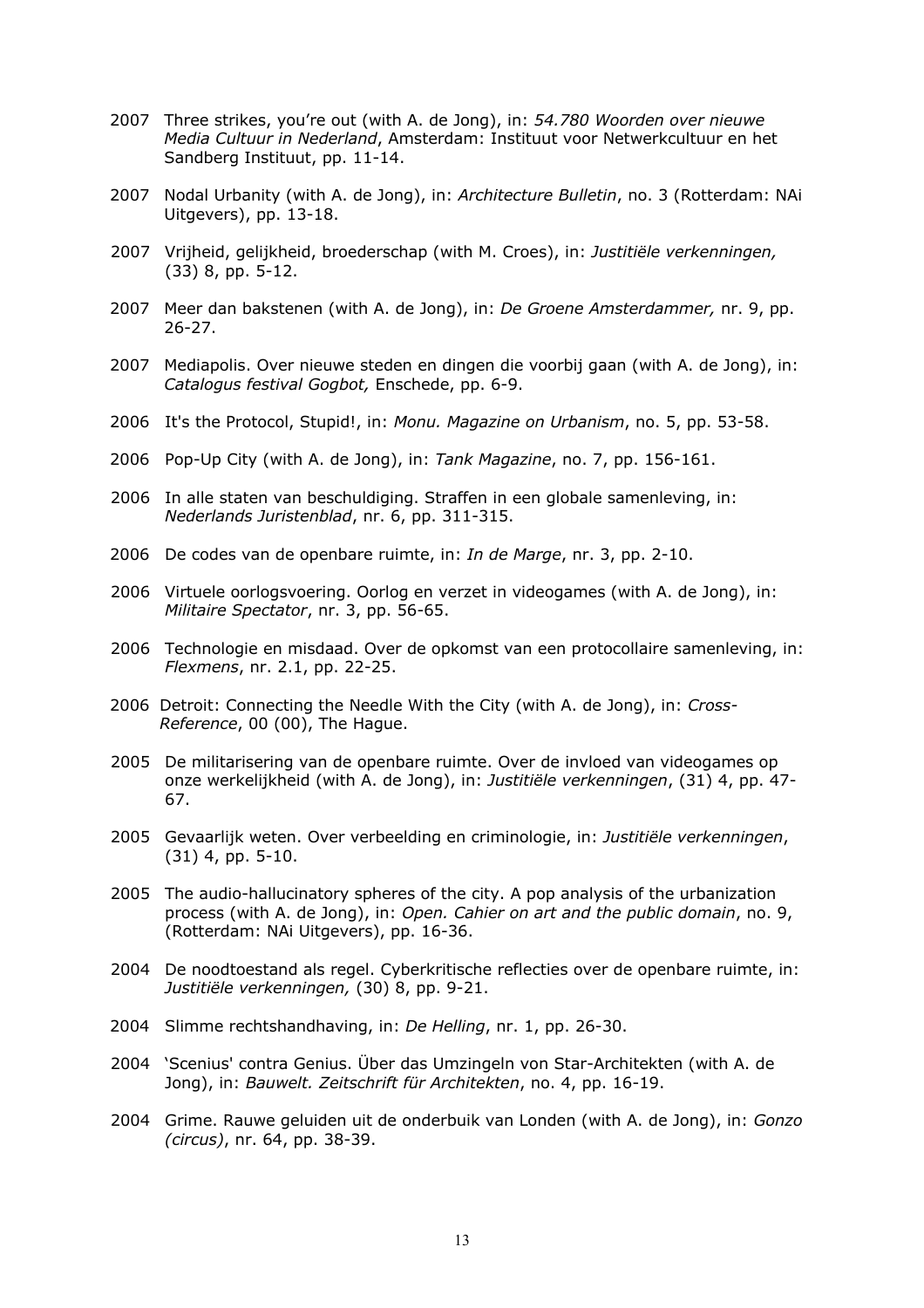- 2004 Flitsarchitecten in het popmodernisme. De stedelijke (denk)beelden van videoclips (A. de Jong), in: *Ravage*, nr. 1, pp. 28-30.
- 2003 The World After Pong. On the dynamic of video games and their parallel cities (with A. de Jong), in: *Archis*, no. 3, pp. 40-45.
- 2003 De elektrificatie van de ruimte. Over de stedelijke kadans van elektronische muziek (with A. de Jong), in: *Gonzo (circus)*, nr. 59, pp. 38-41.
- 2000 Mapping de stad, in: *Mba-Kajere*, zomer 2000, pp. 10-12.

#### **Research Reports**

- 2022 AI and administration of justice: Predictive policing and predictive justice in the Netherlands (with M. Galič & A. Das). *Association International de Droit Pénal* / *International Association of Penal Law.*
- 2017 *Positieve veiligheid. Naar een nieuwe Rotterdamse veiligheidsstrategie* (with Y. Schoenmakers & J. van Zanten). Vrije Universiteit Amsterdam: Amsterdam.

#### **Reviews**

- 2020 Recensie Zomergasten | Inez Weski, in: *Sargasso*, 27 juli 2020.
- 2018 Grenzen stellen (Boek review: T. Morton, Duistere Ecologie. Voor een logica van de toekomstige co-existentie & P. Sloterdijk, Wat gebeurde er in de 20<sup>ste</sup> eeuw?), in: *Gonzo (circus)*, nr. 147.
- 2017 Het volk bestaat niet (Boek review: A. Badiou, P. Bourdieu, J. Butler, G. Didi-Huberman & J. Rancière, *Wat is een volk?* & J. Rancière, *De haat tegen de democratie*), in: *Gonzo (circus)*, nr. 140.
- 2017 Malcolm X en het Afrofuturisme. Strijd tegen onrecht (Boek review: F. El Azzouzi, *Malcolm X* & Black Quantum Futurism, *Theory & Practice*), in: *Gonzo (circus)*, nr. 137.
- 2014 Criminologie en strafrechtsbedeling (Boek review: C. Fijnaut, *Criminologie en strafrechtsbedeling: Een historische en transatlantische inleiding*) (with R. van Swaaningen), in: *Tijdschrift voor Criminologie*, (56) 4, pp. 158-164.
- 2013 Gehavende stad (Boek review: E. Brus & F. de Vries, *Gehavende stad. Muziek en literatuur in Rotterdam van 1960 tot nu*), in: *Gonzo (circus)*, nr. 113.
- 2011 Het veiligheidscomplex (Boek review: J. Terpstra, *Het veiligheidscomplex. Ontwikkelingen, strategieën en verantwoordelijkheden in de veiligheidszorg*), in: *Openbaar Bestuur. Tijdschrift voor beleid, organisatie & politiek*, nr. 3, pp. 24.
- 2010 Badiou en de taak van de filosofie (Boek review: A. Badiou, *Tweede manifest voor de filosofie*), in: *Filosofie & Praktijk*, (31) 4, pp. 91-93.
- 2010 *Big Brother in Europa* (Boek review: R. Jespers, *Big Brother in Europa*), in: *Gonzo (circus)*, nr. 98.
- 2009 Dance Cultuur (Boek review: *Dancehall: The Rise Of Jamaican Dancehall Culture*), in: *Gonzo (circus)*, nr. 91.
- 2009 Wax Poetics (Boek review: *Wax Poetics Anthology*), in: *Gonzo (circus)*, nr. 90.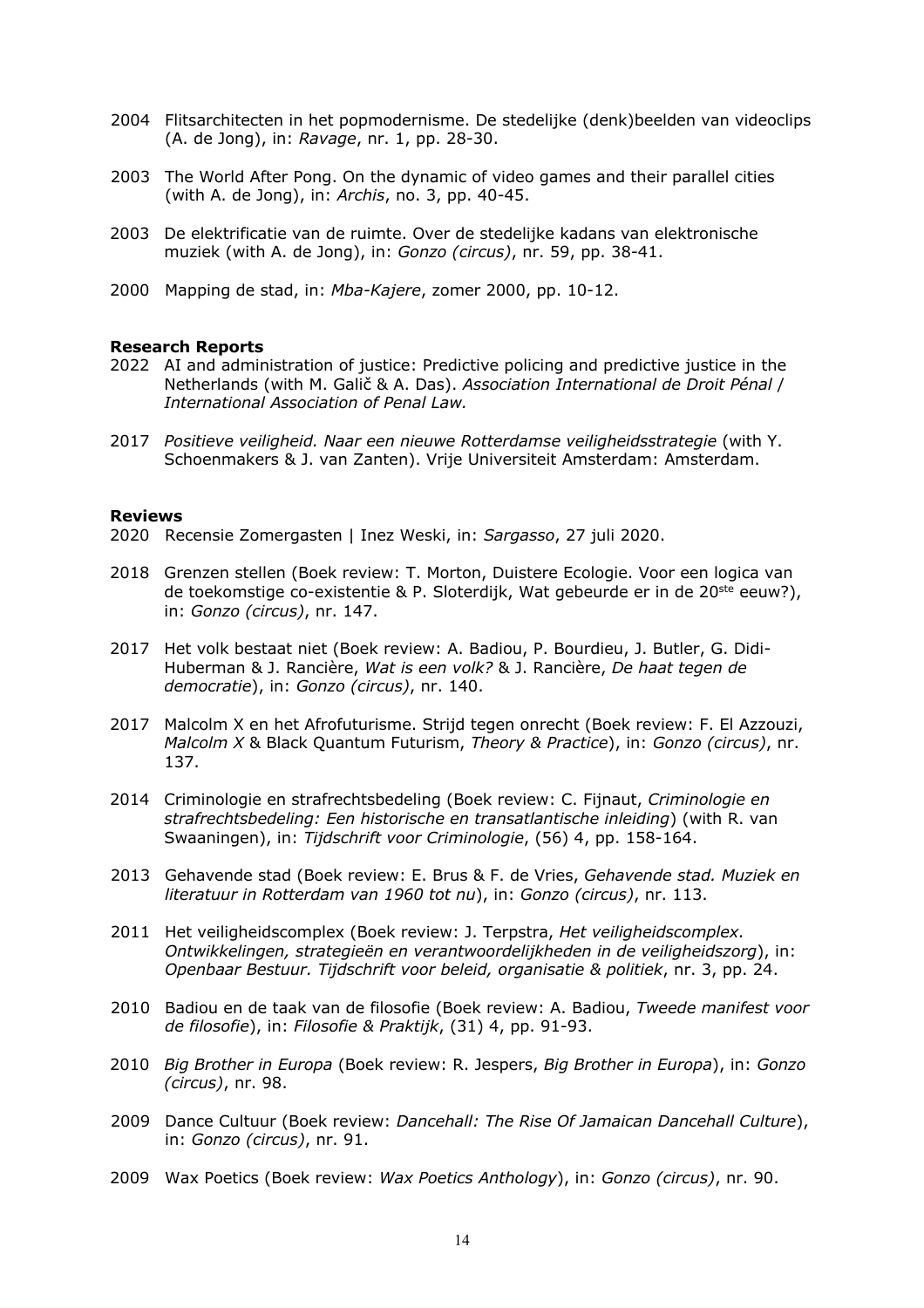- 2007 Banlieue Blues (Boek review: L. Wacquant, *Straf de armen; het nieuwe beleid van de sociale onzekerheid*), in: *Justitiële verkenningen*, (33) 4, pp. 115-123.
- 2007 Een korte beschouwing over de medische blik (Boek review: M. Foucault, *Geboorte van de kliniek. Een archeologie van de medische blik*), in: *Laboratorium Rotterdam: Decode Space. Nieuwe perspectieven op de publieke ruimte* (ZUS, red.), Rotterdam: AIR, pp. 29-31.
- 2006 The visual ecology of public space (Book review: *First Monday, Special Issue #4: Urban Screens: Discovering the potential of outdoor screens for urban society*), in: *Open. Cahier on art and the public domain*, no. 11, (Rotterdam: NAi Uitgevers).
- 2006 De verbinding van angst en verlangen (Boek review: K. Hayward, *City limits; crime, consumer culture an the urban experience*), in: *Justitiële verkenningen*, (32) 5, pp. 94-100.
- 2005 De vierde dimensie van ruimte (Boek review: *Liquid Space*), in: *Gonzo (circus)*, nr. 71.
- 2005 Het speelkwartier van het postmodernisme is over. Ethiek bij Alain Badiou (Boek review: A. Badiou, *De Ethiek: Essay over het besef van het Kwaad*), in: *Gonzo (circus)*, nr. 70.
- 2005 Feelings are Always Local. Over de vraag hoe systemen ontstaan en zich in netwerken handhaven (Boek review: A. Mulder & J. Brouwer, *Feelings are Always Local*), in: *Gonzo (circus)*, nr. 67.
- 2004 Haunted Weather. Een oproep tot een geluidsethiek (Boek review: D. Toop, *Haunted Weather. Music, Silence and Memory*), in: *Gonzo (circus)*, nr. 66.
- 2004 Close Reading New Media. Analyzing Electronic Literature (Boek review: J. Van Looy & J. Baetens, *idem*), in: *Gonzo (circus)*, nr. 63.
- 2004 Beleger je belegering. Het nieuwe Arabische reveil van Dyab Abou Jahjah (Boek review: D. Abou Jahjah *Tussen twee werelden. De roots van een vrijheidsstrijd*), in: *Pluche*, nr. 5.

#### **Other**

- 2019 'Lid van het Nederlandse matriciaat'. Interview met Abram de Swaan (with B. van Stokkom), in: *Tijdschrift over Cultuur & Criminaliteit*, (9) 1, pp. 31-40.
- 2016 Verzet en surveillancekapitalisme. Hacking Habitat, in: *Gonzo (circus)*, nr. 133, pp. 62-63.
- 2013 Significant Other. Interview met David Garland, in: *Tijdschrift over Cultuur & Criminaliteit*, (2) 3, pp. 202-207.
- 2011 Verdwijnen tijdens de vlucht, om te laten zien dat we onzichtbaar zijn. Een interview met F.J. Ossang (with R. Timmermans), in: *Gonzo (circus)*, nr. 103.
- 2010 Op zoek naar de perfecte defecten. Een interview met Harmony Korine (with R. Timmermans), in: *Gonzo (circus)*, nr. 96.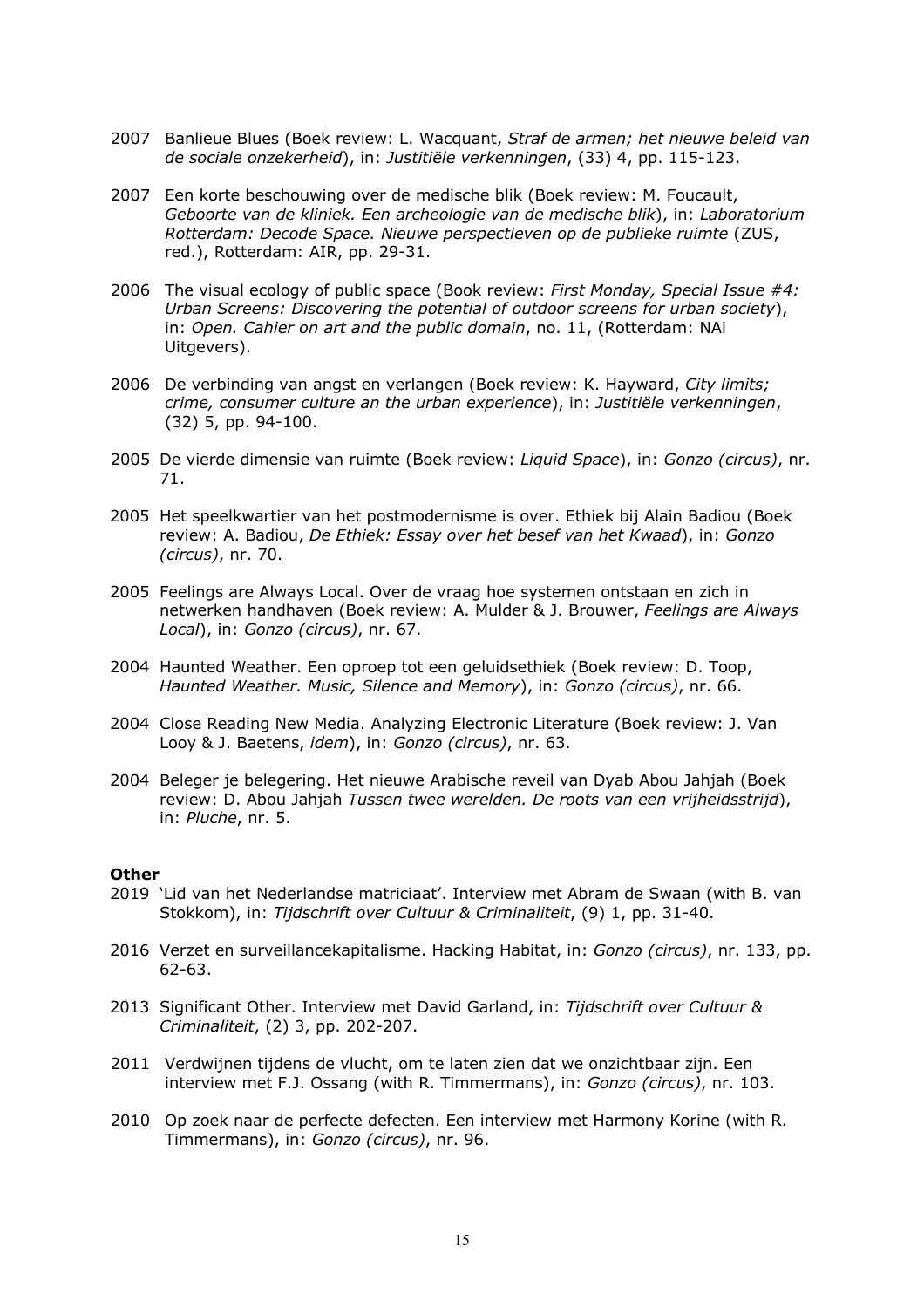- 2008 Over maffia en Maya. Een gesprek met de Indiase regisseur Rajat Kapoor, in: *Gonzo (circus)*, nr. 85.
- 2007 Red Road, in: *Gonzo (circus)*, nr. 80.
- 2007 Een cultuur van controle. Interview met Eric Nordholt (with A. de Jong), in: *Gonzo (circus*), nr. 79.
- 2006 Een cultuur van controle. Interview met Marc de Kesel (with A. de Jong), in: *Gonzo (circus*), nr. 78.
- 2006 Een cultuur van controle. Interview met Arnold Reijndorp (with A. de Jong), in: *Gonzo (circus)*, nr. 76.
- 2006 Een cultuur van controle. Interview met Bits of Freedom (with A. de Jong), in: *Gonzo (circus)*, nr. 75.
- 2006 Een cultuur van controle. Interview met Lieven de Cauter (with A. de Jong), in: *Gonzo (circus)*, nr. 73.
- 2005 Stromingen van geluid. Terry Riley over de ruimte van klanken en tonen (with A. de Jong), in: *Gonzo (circus)*, nr. 70.
- 2005 De Bagdad Blogger. Salam Pax over feesten in tijden van oorlog (with A. de Jong), in: *Gonzo (circus)*, nr. 68.
- 2005 Verzet in een Imperium. Een gesprek met filosoof en kunstenaar Alex Galloway (with A. de Jong), in: *Gonzo (circus)*, nr. 67.
- 2004 Arjen Mulder. 'Een mening gaat verschrikkelijk in de weg zitten' (with A. de Jong), in: *Gonzo (circus)*, nr. 65.
- 2004 Steve Goodman. 'Strategieën van sonische verleiding komen mij interessanter voor dan die van sonisch geweld' (with A. de Jong), in: *Gonzo (circus)*, nr. 63.
- 2004 The Bug. Beats, bommen, bassen en granaten (with A. de Jong), in: *Gonzo (circus)*, nr. 62.
- 2004 Cyberpunk auteur Bruce Sterling. 'Zij die dicht bij de tempel wonen, lachen om de goden' (with A. de Jong), in: *Gonzo (circus)*, nr. 60.
- 2004 Hans Kombrink. 'Ik voelde me aanvoerder van een protestgeneratie', in: *Pluche*, nr. 7.
- 2003 Mark Bain. 'Ik draag altijd oordopjes' (with A. de Jong), in: *Tentoonstelling XX Multiple Galerie*, Rotterdam.

#### **NAMED AND KEY NOTE LECTURES**

- 2022 Luxury Surveillance: On Tesla and Silent Lethality, The Surveillance Studies Network Conference, Rotterdam, The Netherlands
- 2022 Author meets Critics, Book presentation for 'Hysteria', American Society of Criminology, Atlanta, United States
- 2022 Big data in het veiligheidsdomein, Studiedag Tijdschrift voor Veiligheid, Breda, The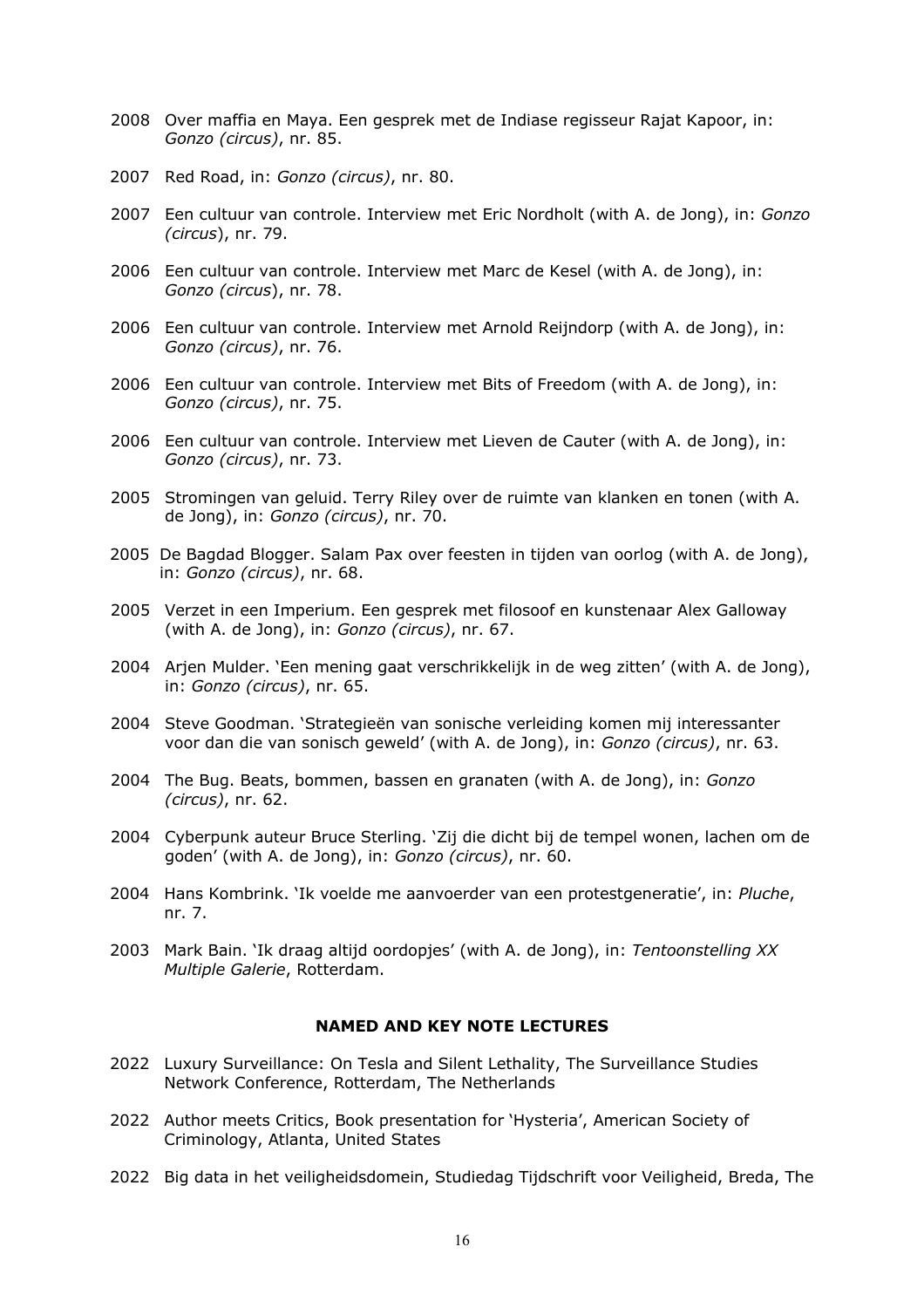**Netherlands** 

- Ondermijning: een sociaal probleem, Veiligheidscoalitie Midden-Nederland, Utrecht, The Netherlands
- Hoe veilig is Rotterdam?, Studio Erasmus, Rotterdam, The Netherlands
- Boekbespreking: Hysteria, Pakhuis de Zwijger, Amsterdam, The Netherlands
- Book launch 'Hysteria', VUB Chair in Surveillance Studies, Brussels, Belgium
- Hysterie, Kerkcafé Uithoorn, Uithoorn, The Netherlands
- Welcome to the Age of Hysteria, Impakt Festival, Utrecht, The Netherlands
- Book launch 'The Algorithmic Society', VUB Chair in Surveillance Studies, Brussels, Belgium
- Kan iemand schuldig zijn aan een voorspelde misdaad?, De Balie, Amsterdam, The **Netherlands**
- De hystericus, Thema-avond: Angst in bange dagen, Stichting Breukvlakken en Podium Perdu, Amsterdam, The Netherlands
- Rethinking Security. Mapping the Contours of Local Capacity Building as a Source of Security, Conference: Diversity and Security in Urban Neighborhoods: Conflicts, Trust, and Social Cohesion in European Cities, German Institute of Urban Affairs, Berlin, Germany
- Toiletrollen hamsteren, Studium Generale, Erasmus MC, Rotterdam, The **Netherlands**
- Veiliger door harder straffen?, De vrije wereld, Amsterdam, The Netherlands
- Hysterie, Filosofisch café Sneek, Sneek, The Netherlands
- Hysterie en TBS, Conferentie: Terug naar de samenleving: een gedeelde verantwoordelijkheid, Lunteren, The Netherlands
- Leven in het antropoceen, Boekhandel Van Piere, Eindhoven, The Netherlands
- Hysterie!, Crime Does Pay, Vrije Universiteit, Amsterdam, The Netherlands
- Hoe te leven in tijden van ecologische crisis, Studio Erasmus, Theater Rotterdam, The Netherlands
- Leven in het antropoceen, Brainwash Festival, Amsterdam, The Netherlands
- Spoken Word Hysterie, Brainwash Festival, Amsterdam, The Netherlands
- Hysterie, Democratiefestival, Nijmegen, The Netherlands
- Positieve veiligheid, RIVM, Bilthoven, The Netherlands
- Hysterie, Kerkcafé Pelgrimskerk, Badhoevedorp, The Netherlands
- Iedereen hysterisch, Radboud Reflects, Nijmegen, The Netherlands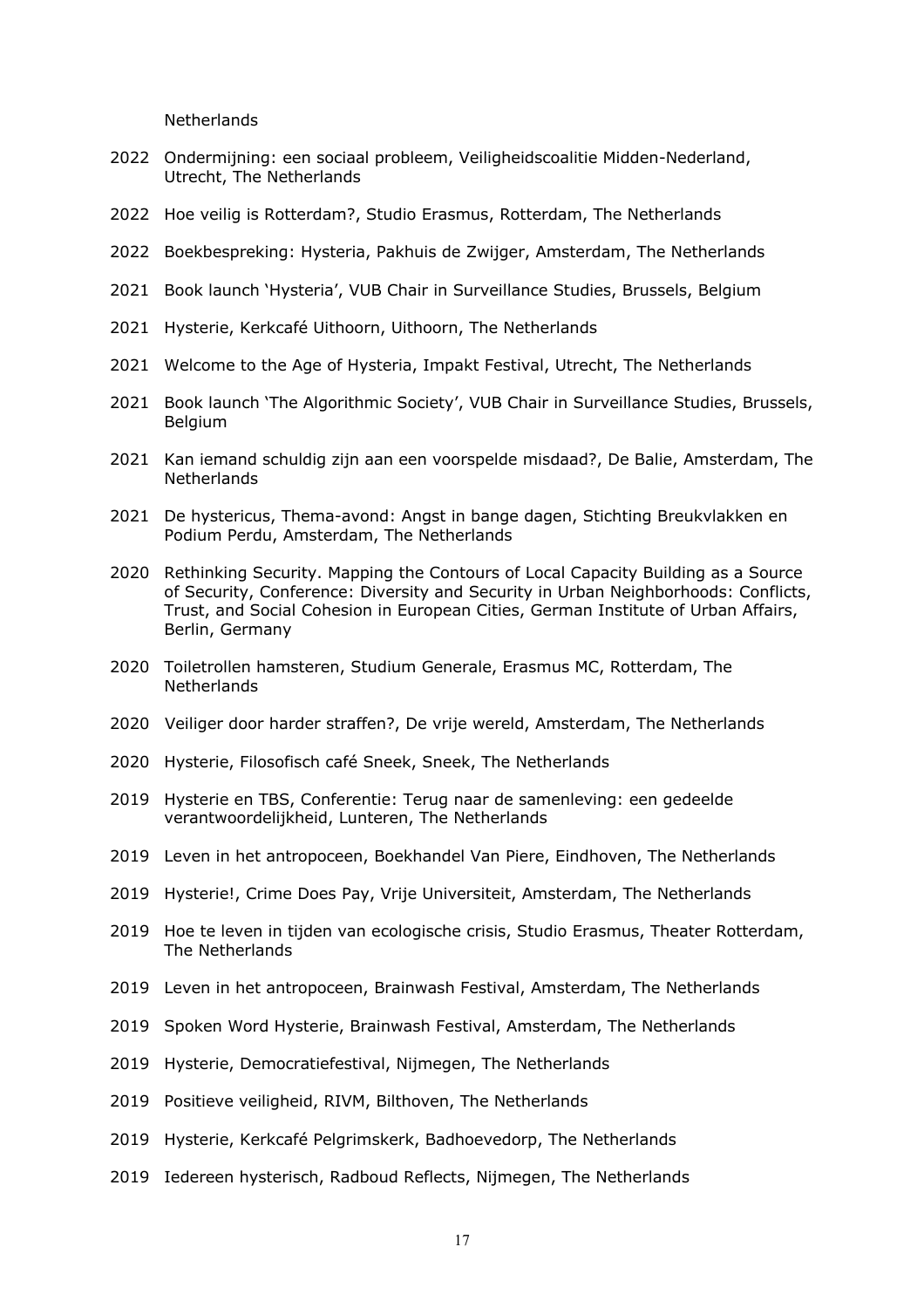- 2019 Virtual agoras: can games change the world?, Impakt Festival, Augment and Disrupt, Utrecht, The Netherlands.
- 2019 Big Data is watching (over) you, De Balie, Amsterdam, The Netherlands
- 2019 Pre-crime: Q&A with Marc Schuilenburg, Tilburg Institute for Law, Technology, and Society, Tilburg, The Netherlands
- 2019 Fear and Fantasy in the Smart City, European Society of Criminology, Gent, Belgium
- 2019 Social Dirt: Monsters, Fear and the Politics of Cleanliness, American Society of Criminology, San Francisco, United States
- 2018 Predictive policing: Big data analysis in order to enhance security?, Public Diplomacy Event, Dutch Embassy, London, United Kingdom
- 2018 The smart city: algorithmic power, Design as Politics, Faculty of Architecture, TU Delft, The Netherlands
- 2018 Empowering or disempowering effects of predictive policing, Microsoft Data Science and Law Forum, Brussels, Belgium
- 2018 Fear and fantasy in the smart city, Global Issues, Cultural Perspectives, Utrecht, The Netherlands
- 2018 Theoretical innovation in criminology, Global Issues, Cultural Perspectives, Utrecht, The Netherlands
- 2018 Orde in Veiligheid en PPS: nieuwe theoretische inzichten, Nyenrode Business Universiteit, Breukelen, The Netherlands
- 2018 Pre-crime: Q&A with Marc Schuilenburg, Movies that Matter Festival, The Hague, The Netherlands
- 2018 Begin klein: positieve veiligheid in de wijk, districtelijk veiligheidscollege Gooi en Vechtstreek, Hilversum, The Netherlands
- 2018 Predictive policing, Science café over misdaad, Studium Generale, Utrecht, The **Netherlands**
- 2018 Positieve veiligheid, Dienst Veiligheid Almere, Almere, The Netherlands
- 2018 Mysterie van de verdwenen criminaliteit, Veiligheidshuis Regio Utrecht, Zeist, The Netherlands
- 2018 Positieve veiligheid. Verbinding in de wijk met en tussen burgers, Vakdag gebiedsteams gemeente Amsterdam, Amsterdam, The Netherlands
- 2018 The product is you: kun je ontsnappen aan digitale technologie?, Vrije Universiteit, Amsterdam, The Netherlands
- 2018 The smart city and the design of politics, European Society of Criminology, Sarajevo, Bosnia and Herzegovina
- 2018 Criminelen in de politiek, Arminius Denkcafé, Rotterdam, The Netherlands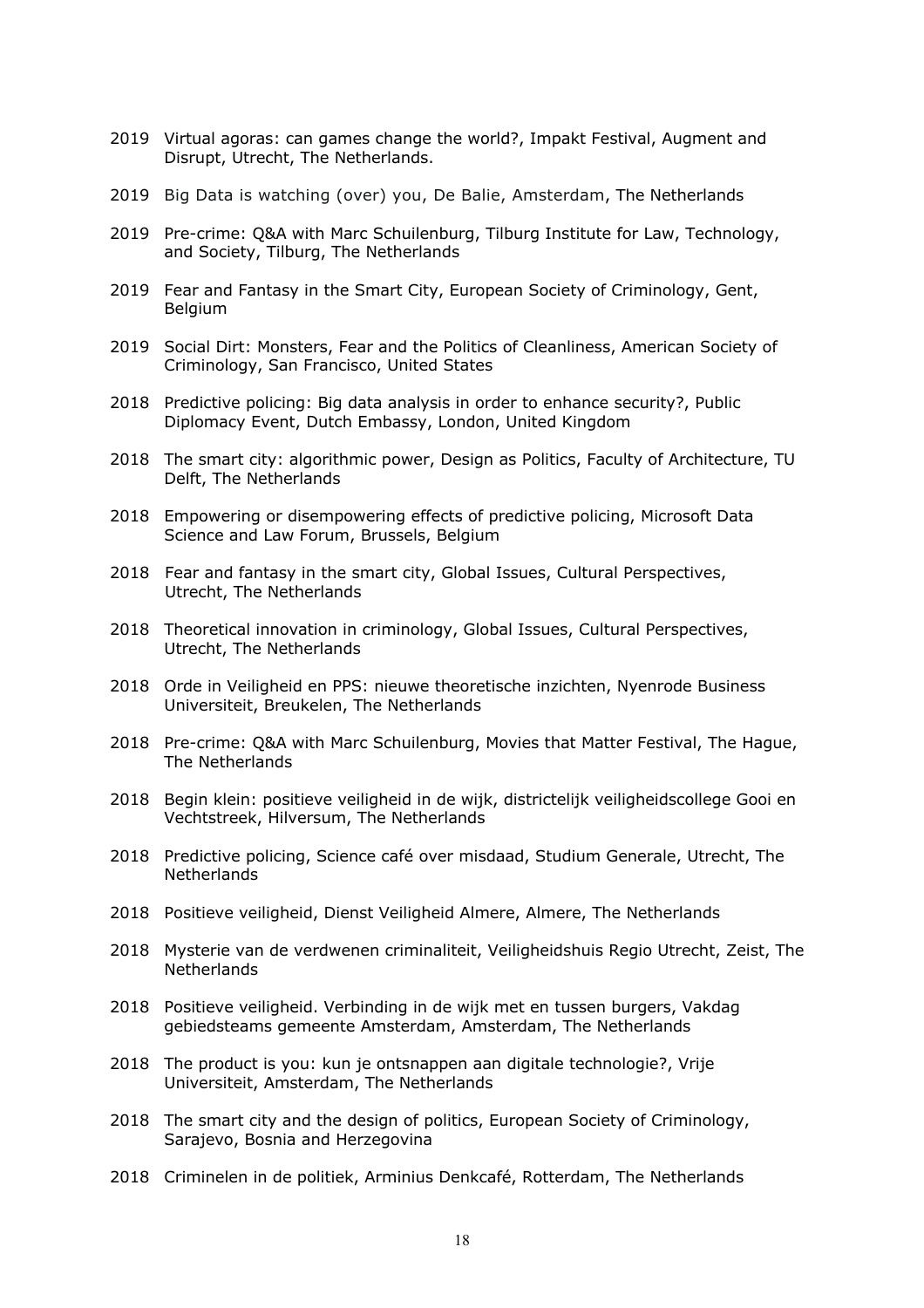- 2017 Coding human rights. A round table on artificial intelligence and challenges to human rights, Amnesty International, Amsterdam, The Netherlands
- 2017 Love is on the ground, Boekpresentatie Bob Hoogenboom's 'Politie en liefde in tijden van onveiligheid', Nieuwspoort, The Hague, The Netherlands
- 2017 The uncertainty principle, Workshop on security & human behaviour, University of Cambridge, Cambridge, United Kingdom
- 2017 Utopia or dystopia? Moving into 'pre-crime' futures, Faculty of Law, University of Leuven, Leuven, Belgium
- 2017 City as peace keeping mission: Urban diplomacy, future force conference: From partnerships to ecosystems combining our efforts for a more secure world, The Hague, The Netherlands
- 2017 The Security assemblage, University of Kent, Canterbury, United Kingdom
- 2017 What would your rating be? Governing security in a post-truth society, American Society of Criminology, Philadelphia, United States
- 2017 Het mensbeeld van Martin Scorsese: de mens is als een wolf voor de ander. Inleiding bij *The Wolf of Wall Street*, Eye Filmuseum, Amsterdam, The Netherlands
- 2017 Positieve veiligheid & humanisering van het recht, Conferentie Jongerenrechtbanken: van pilot naar werkelijkheid?, Kinderrechtenhuis, Leiden, The Netherlands
- 2017 Positieve veiligheid in de wijk, Zorg+Welzijn Congres, Ede, The Netherlands
- 2017 Author meets Critics, Critic on Cyrille Fijnaut's 'Transatlantic History of Criminology and the Criminal Justice System', European Society of Criminology, Cardiff, United Kingdom
- 2017 Predictive policing: Vloek of zegen?, Studium Generale, Enschede, The **Netherlands**
- 2017 Positieve veiligheid. Naar een nieuwe aanpak van ontwrichtende criminaliteit, Politieacademie, Apeldoorn, The Netherlands
- 2017 Burgers op de bres, Pakhuis de Zwijger, Amsterdam, The Netherlands
- 2017 Positieve veiligheid. Naar een nieuwe Rotterdamse veiligheidsstrategie, Directie Veiligheid Rotterdam, Rotterdam, The Netherlands
- 2017 Het mensbeeld van het Nederlandse veiligheidsbeleid, Rotary Rotterdam Kralingen, Rotterdam, The Netherlands
- 2017 Hoe maak je positief veiligheidsbeleid?, Afdeling Beleid & Strategie Tilburg, Tilburg, The Netherlands
- 2016 Hoe veilig voelen wij ons in Amsterdam?, Stadsconferentie Amsterdam 'De (on)veilige stad', Amsterdam, The Netherlands
- 2016 The Gift: The Technique of Reciprocity in a Society of Control, American Society of Criminology, New Orleans, United States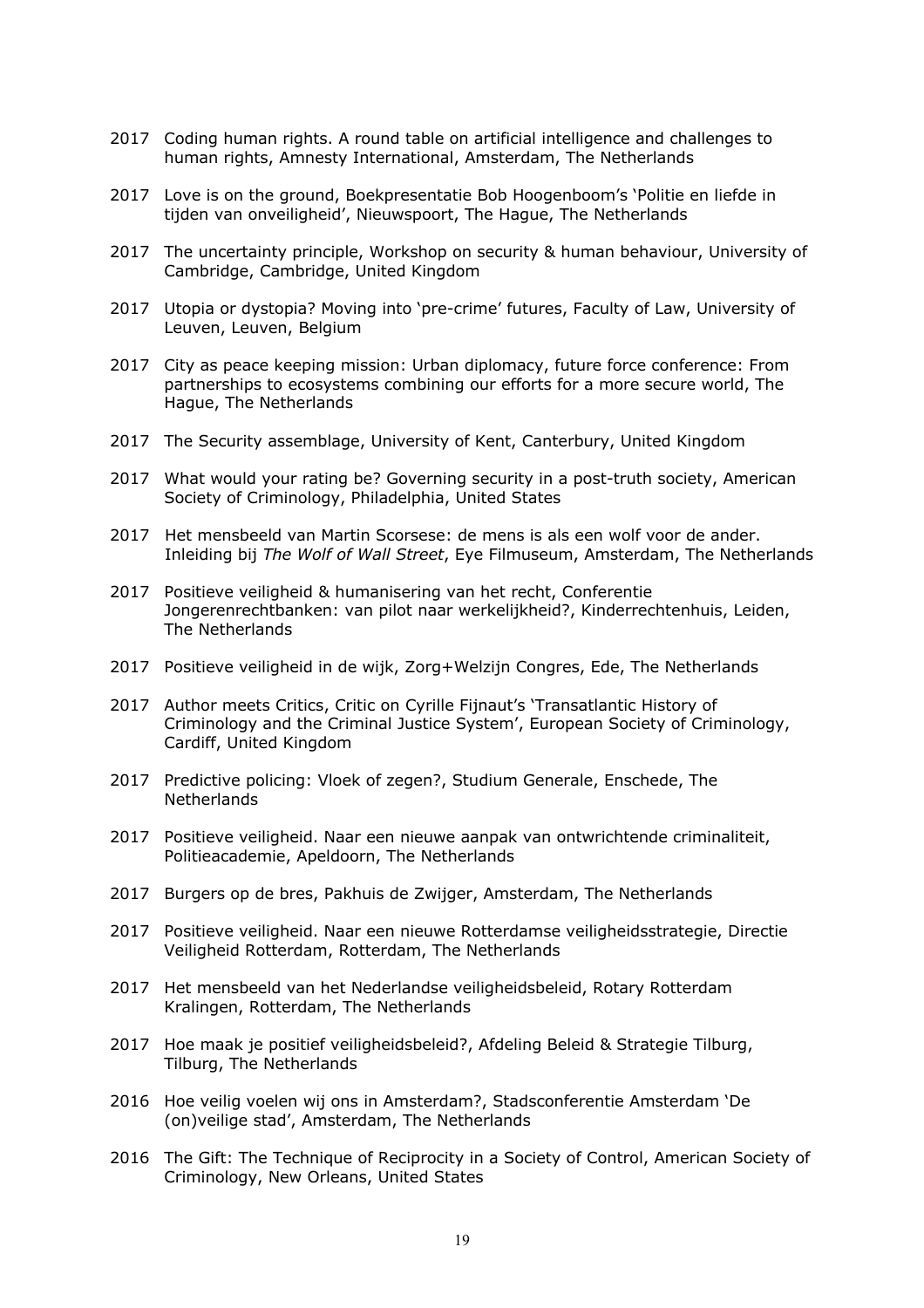- 2016 On Security: Assemblage Theory, Self-Organisational Processes and Schrödinger's Cat, Centre of Law and Society, University of Edinburgh, United Kingdom
- 2016 Author meets Critics, Book presentation for 'The Securitization of Society', European Society of Criminology, Munster, Germany
- 2016 Veiligheid en burgerparticipatie, Lustrumconferentie Vrije Universiteit Amsterdam: Scenario's voor besturen, Amsterdam, The Netherlands
- 2016 The art of resistance, Symposium 'Society Must Be Hacked'. International art exhibition Hacking Habitat: Art of Control, Utrecht, The Netherlands
- 2016 Positive Criminology and Security, Seminar Justice that Brings Out the Good: The Promise of Restorative Justice, Erasmus University, Rotterdam, The Netherlands
- 2015 Arrival | Assemblage | Security, International Workshop Urban Arrival Infrastructures, Université Libre de Bruxelles, Brussels, Belgium
- 2015 Author meets Critics, Book presentation for 'The Securitization of Society', American Society of Criminology, Washington DC, United States
- 2015 Author meets Critics, Critic on Barry Spunt's 'Heroin and Music in New York City', American Society of Criminology, Washington DC, United States
- 2015 The Hybridization of Security, Université Libre de Bruxelles, Brussels, Belgium
- 2015 Cultuur van Controle, Stroom Den Haag, Den Haag, The Netherlands
- 2015 Een positieve benadering van toezicht, Studiedag Alcohol Toezicht, Trimbos, Bunnik, The Netherlands
- 2015 Pleidooi voor positieve veiligheid, Dienst Veiligheid & Wijken Tilburg, Tilburg, The **Netherlands**
- 2015 Positieve Veiligheid, NSOB, Dienst Openbare Orde en Veiligheid Amsterdam, Amsterdam, The Netherlands
- 2015 Security in The Netherlands, NSOB, Delegation of Taiwan, Amsterdam, The Netherlands
- 2015 Positieve Criminologie, NVK Conference, Leiden, The Netherlands
- 2015 Positieve Veiligheid, Alumni Criminologie, VU Amsterdam, Amsterdam, The **Netherlands**
- 2014 Security Management in the Netherlands, Preventing Violence and Upholding Justice in the Modern City, Inaugural Symposium of the Global Criminology Network, Northeastern University, Boston, United States
- 2014 Positive Criminology. Unexplored Thoughts on Security, American Society of Criminology, San Francisco, United States
- 2014 Sonische vluchtlijnen. Over zingeving en verzet in verzet, Rietveld Academy, Amsterdam, The Netherlands
- 2014 Criminaliteit en strafrechtsbedeling. Discussie met Cyrille Fijnaut, NVK Conference,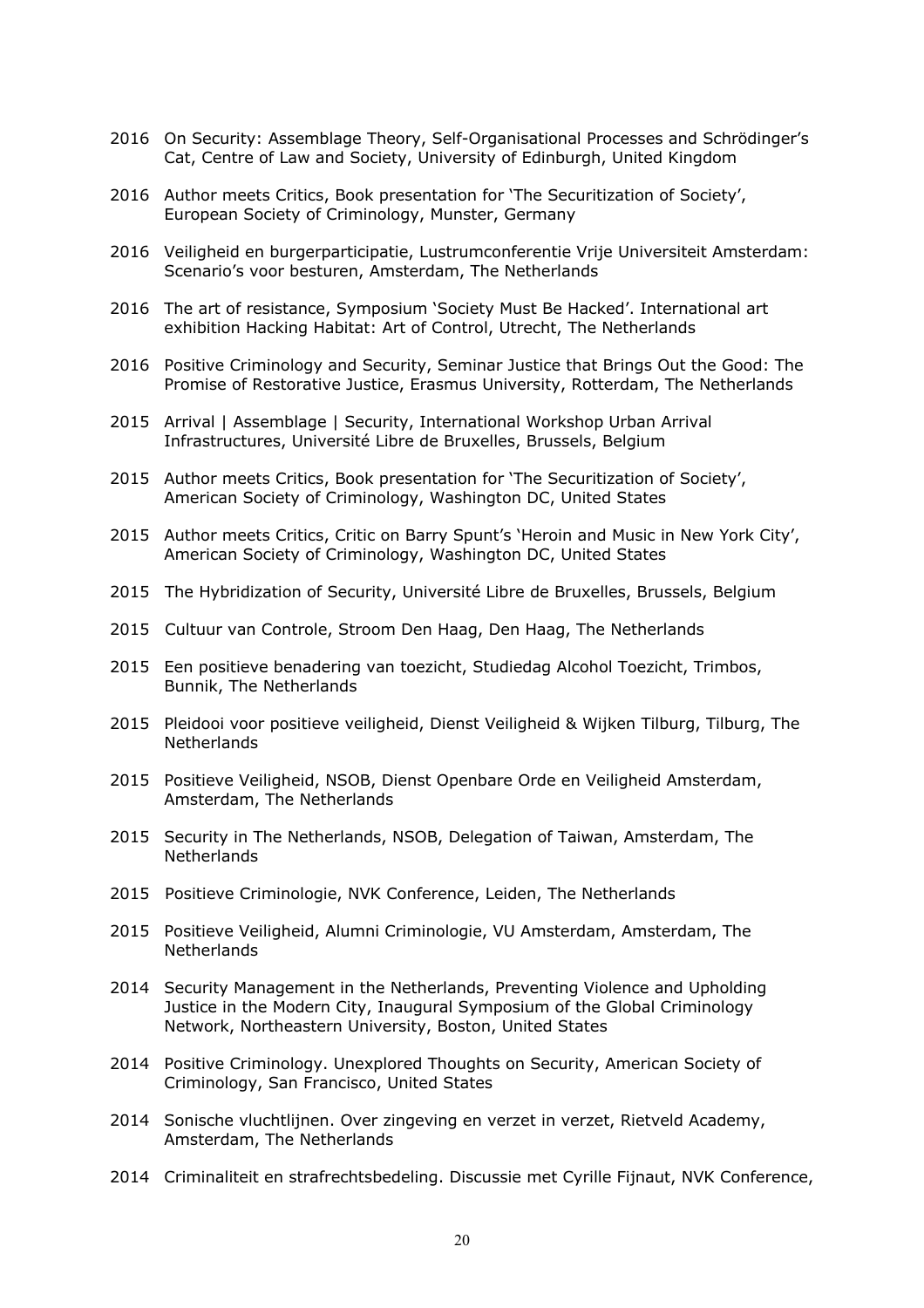Leiden, The Netherlands

- 2014 Techniek, veiligheid en openbare ruimte, Dag van de Filosofie, Tilburg, The **Netherlands**
- 2013 To Resist = To Create. On the Dogmatic Image of Thought in Criminology, University of Kent, Canterbury, United Kingdom
- 2013 Order in Security. A Dynamic Analysis, John Jay College, New York, United States
- 2013 Positive Security. A Theoretical Framework, European Society of Criminology, Budapest, Hungary
- 2013 Voorbij de dichotomie in de criminologie, NVK Conference, Leiden, The **Netherlands**
- 2013 Sound. A Weapon of Mass Confusion, Radio Calling, TENT, Rotterdam, The **Netherlands**
- 2013 Sonic Lines of Flight. The Black Panthers and the Political Meaning of Free Jazz, Culture Criminology Conference, VU Amsterdam, Amsterdam, The Netherlands
- 2012 In Search of Security as a Positive Notion, American Society of Criminology, Chicago, United States
- 2012 Sonische vluchtlijnen. Over muziek en de FBI, Studium Generale, Eindhoven, The **Netherlands**
- 2012 Conflict, Cooperation and Transformation in the Dutch Fight Against Transport Criminality, European Society for the Study of Symbolic Interaction, Rotterdam, The Netherlands
- 2012 Publiek-Private Reflecties, Hoge School Den Haag, Den Haag, The Netherlands
- 2012 Public vs. Private, Koninklijke Academie voor Beeldende Kunsten, Den Haag, The Netherlands
- 2012 Over publiek-private samenwerking, Public Prosecution Service Utrecht, Rotterdam, The Netherlands
- 2012 The Collective Shops Ban. Balancing the Legal Rights of Defendants and Victims, International Symposium of the World Society of Victimology, Den Haag, The **Netherlands**
- 2012 Orde in veiligheid, Book presentation for Schuilenburg's Orde in veiligheid, VU Alumni, Amsterdam, The Netherlands
- 2011 The Right to Terroir. Rethinking Place and Identity in the Urban Landscape, American Society of Criminology, Washington DC, United States
- 2011 Dreigende denken, Dag van de Filosofie, Drift, Amsterdam, The Netherlands
- 2011 De meandermaatschappij. Een analyse van 10 jaar veiligheidsdenken, NVK Conference, Leiden, The Netherlands
- 2010 The Collective Shops Ban. The Exclusion of People From the Inner City**,** American Society of Criminology, San Francisco, United States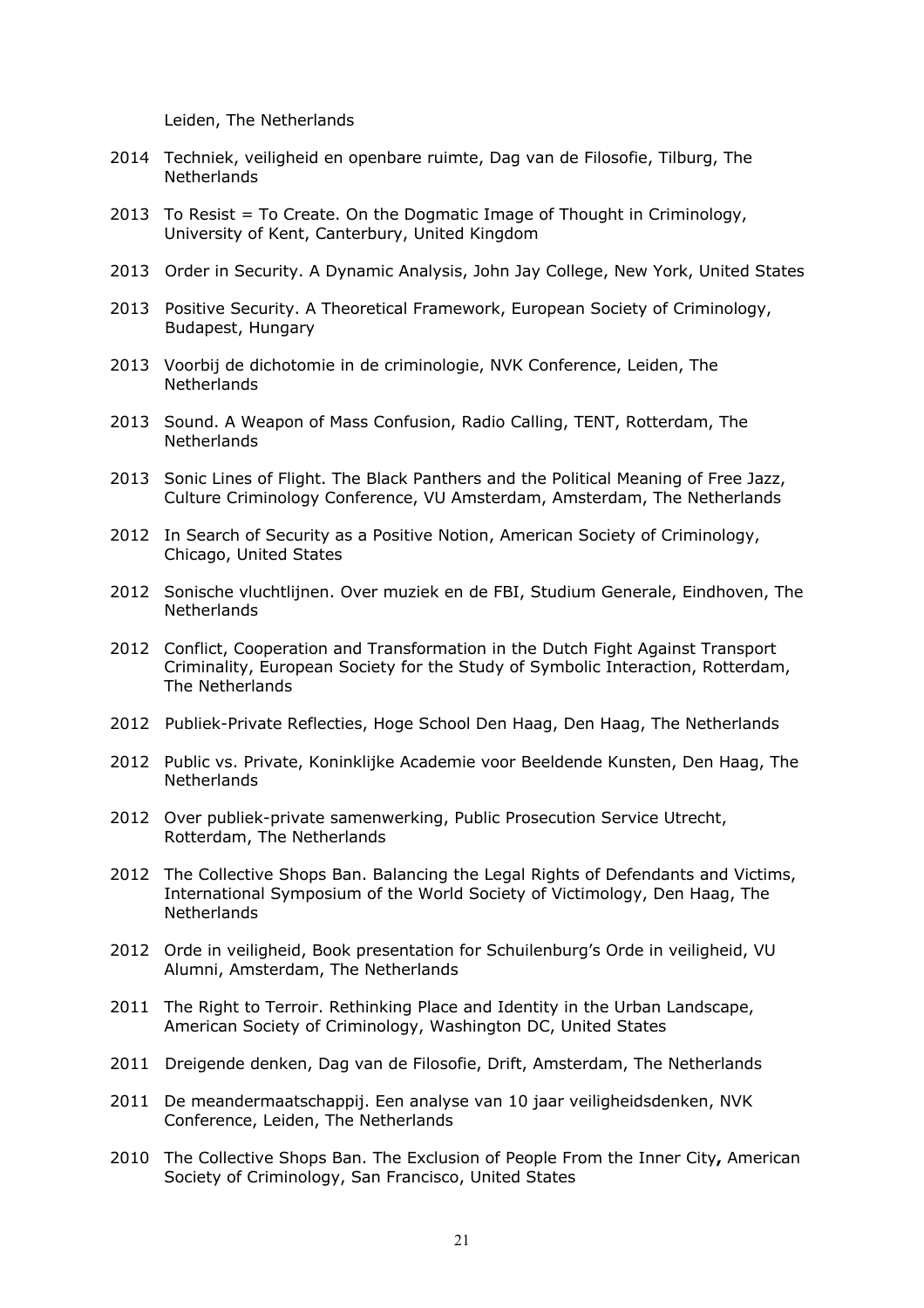- Publiek vs. Privaat**,** Academie voor Bouwkunst, Rotterdam, The Netherlands
- Bringing the Molecular Back in the Molar**,** Deleuze Studies Conference, Amsterdam, The Netherlands
- Foucault, Sécurité and the Rise of Quasi-Criminal Law**,** European Society of Criminology, Liege, Belgium
- Sonic Lines of Flight, IMPAKT Festival, Utrecht, The Netherlands
- Risicomaatschappij, JET Congres, Antwerpen, Belgium
- 2010 Governance through Collective Shops Bans, Surveillance & Society Conference, London, United Kingdom
- The Collective Shops Ban. Exclusion of People From the Inner City, Beyond the Death Penalty Congress, Maastricht, The Netherlands
- Governing Security. Including the Molecular into the Molar, OMV, Rotterdam, The **Netherlands**
- Het Collectief Winkelverbod, NVK Conference, Leiden, The Netherlands
- De spannende stad, De spannende stad, Rotterdam, The Netherlands
- Neoliberalisme en veiligheid, University of Amsterdam, Amsterdam, The **Netherlands**
- Foucault. A New Functionalism?, Conference Foucault: Twenty-five Years Later, Erasmus University Rotterdam, The Netherlands
- Gilles Deleuze, Book presentation for 'Deleuze Compendium', Amsterdam, The **Netherlands**
- Between People, American Society of Criminology, Philadelphia, United States
- Een nieuw procesdenken: Gabriel Tarde, Culture Criminology Conference, Utrecht, The Netherlands
- Waaruit bestaat de filosofische activiteit?, Félix & Sofie, Amsterdam, The **Netherlands**
- Veiligheid in een neoliberale samenleving, ISVW, Leusden, The Netherlands
- Nieuwe vormen van maakbaarheid. Surveillance en veiligheid, MAMA, Rotterdam, The Netherlands
- Op zoek naar publiek domein, Tumult, Utrecht, The Netherlands
- De stad, park of jungle?, Felix Meritis, Amsterdam, The Netherlands
- 2008 Maakbaarheid in de  $21^e$  eeuw, De Balie, Amsterdam, The Netherlands
- Citizenship, The Mobile City, NAI, Rotterdam, The Netherlands
- Assemblages. Een micro-criminologie, OMV, Rotterdam, The Netherlands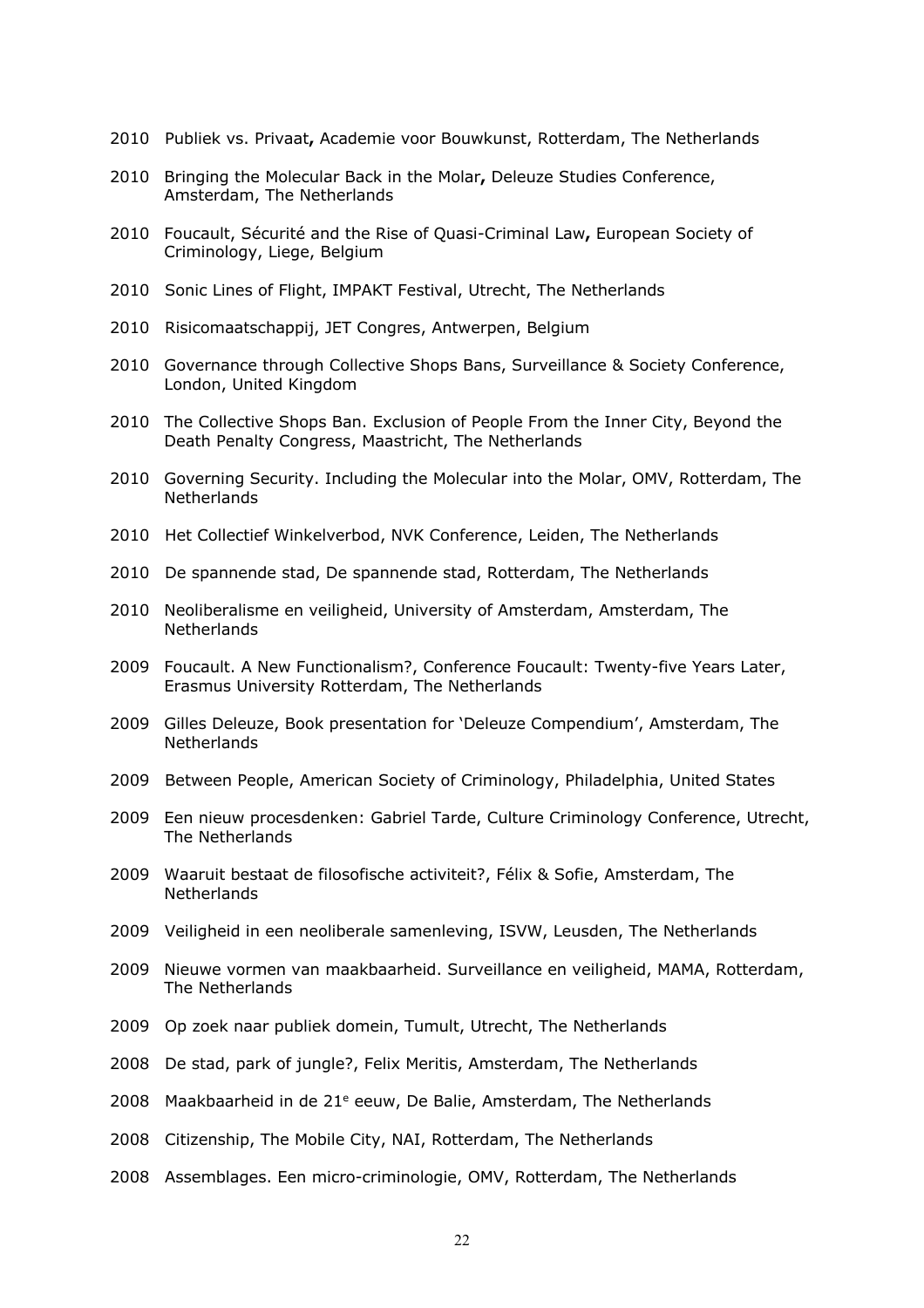- 2007 No Flow Without Control, The Architecture in the Space of Flows Conference, Newcastle, United Kingdom
- 2007 The Good, the Bad, and the Ugly. Politics of Fragmentation, American Society of Criminology, Atlanta, United States
- 2007 The 'Second Life' of the City, Design Academy, Eindhoven, The Netherlands
- 2007 Privacy, Félix & Sofie, Amsterdam, The Netherlands
- 2007 Alain Badiou's Philosophy, DasArts, Amsterdam, The Netherlands
- 2007 The Militarization of Life, Studium Generale, Rotterdam, The Netherlands
- 2007 Over nieuwe steden. En de dingen die voorbij gaan, GOGBOT, Enschede, The **Netherlands**
- 2007 Mediapolis, Book presentation for 'Mediapolis. Popular Culture and the City', NAI, Rotterdam, The Netherlands

#### **COLUMNS, NEWSPAPER INTERVIEWS, TV DOCUMENTARIES, RADIO**

Preventief fouilleren: een vloek of een zegen?, NH Nieuws, 24 maart 2022.

Hoe veilig is Rotterdam? Mini-college Studio Erasmus, 21 februari 2022.

De twee wetten van digitale surveillance, Security Management, 21 februari 2022.

Ik mis de bezinning, Ad Valvas, 9 februari 2022.

Boekbespreking Hysteria, Pakhuis de Zwijger, 27 januari 2022.

Is de politie wel future-proof?, BNR Eyeopeners, 27 januari 2022.

Hol de rechtsstaat niet uit, Aboutaleb!, NRC Handelsblad, 8 december 2021.

Leidse studenten eisen dat universiteit slimme camera's weghaalt uit collegezalen, de Volkskrant, 7 december 2021.

Verbanningsstraf, NRC Handelsblad, 25 november 2021.

De Rotterdamse politie lijkt te zijn vergeten waartoe zij op aarde is, NRC Handelsblad, 9 november 2021.

Politie moet niet in beeldenstrijd belanden, Binnenlands Bestuur, 2 november 2021.

Waar blijven de grote ideeën in Rotterdam, in aanloop naar de verkiezingen? NRC Handelsblad, 28 oktober 2021.

Politiekids, NRC Handelsblad, 13 oktober 2021.

Koploper vervuiling, NRC Handelsblad, 29 september 2021.

Overal junkfood, NRC Handelsblad, 16 september 2021.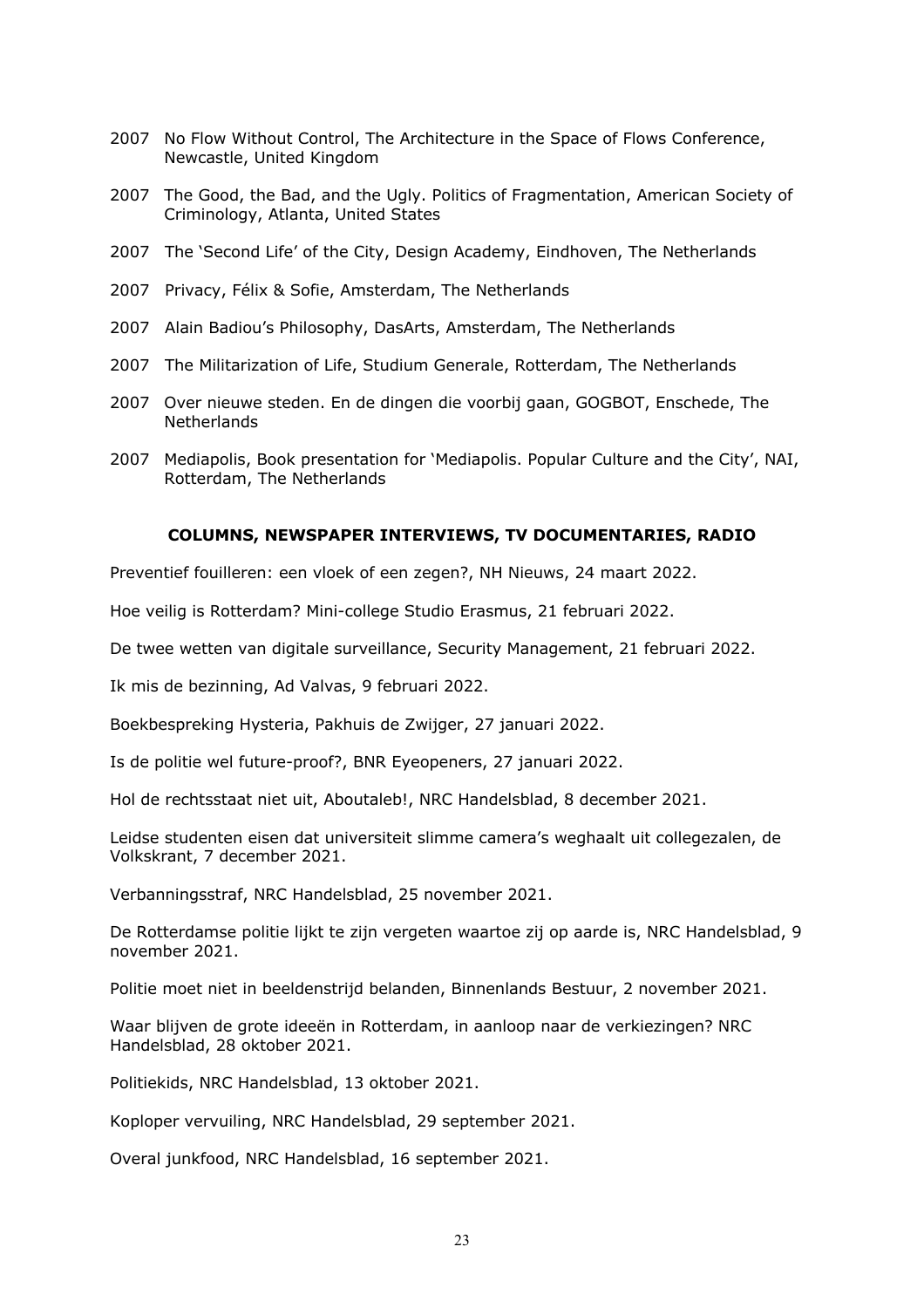Slaafs bestuur, Ad Valvas, 30 augustus 2021.

Fouilleren op de grens van de wet, NRC Handelsblad, 1 juli 2021.

Hysteria, or the lack of political will?, Impakt TV, 3 juli 2021.

I Holland skulle hemmelige algoritmer bekæmpe socialt bedrageri. Skandalen rummer perspektiver, der er gået hen over hovedet på de fleste, Politiken, 2 mei 2021.

Welcome to the Age of Hysteria, Open Democracy, 16 april 2021.

Burger beter beschermen tegen 'computer says no', NRC Handelsblad, 16 april 2021.

How a Discriminatory Algorithm Wrongly Accused Thousands of Families of Fraud, Vice Motherboard, 1 maart 2021.

Verdachten incidenten avondklok voor rechter: criminoloog waarschuwt voor morele paniek, NH Nieuws, 5 februari 2021.

Een levend algoritme, Ad Valvas, 3 februari 2021.

Criminoloog: 'Zeker, er was geweld, maar Nederland staat niet op omvallen', NRC Handelsblad, 29 januari 2021.

Voetbalfans als burgerwacht: heel pragmatisch, 'maar het mag niet', Algemeen Dagblad, 27 januari 2021.

Verbetering Boulevard Zuid hangt op vertrouwen, Sociale Vraagstukken, 8 januari 2021.

Van gevangenisstraf wordt niemand een beter mens, Ad Valvas, 10 december 2020.

Bij strijd tegen misdaad spelen partijen weer op buikgevoel, NRC Handelsblad, 26 november 2020.

Bij de jacht op pedofielen lijkt alles geoorloofd, de Volkskrant, 20 november 2020.

Toiletrollen hamsteren, YouTube Studio Erasmus, 11 november 2020.

Hoe algoritmes de stad besturen, Nieuwsuur, 7 november 2020.

Laat studenten niet in de steek, Ad Valvas, 26 oktober 2020.

The Netherlands Is Becoming a Predictive Policing Hot Spot, Vice Motherboard, 19 oktober 2020.

Vuile data leiden tot willekeur bij politie, Sociale Vraagstukken, 5 oktober 2020.

Hysterie als verdienmodel, Your Lab, 14 september 2020.

Lessen van corona: de gevolgen voor de veiligheid, Reporter Radio, NPO Radio 1, 30 augustus 2020.

Ook politiedata kunnen gekleurd zijn of vervuild, NRC Handelsblad, 6 juli 2020.

Niet iedereen kan meedoen met de strijd tegen het coronavirus, Nemo Kennislink, 7 april 2020.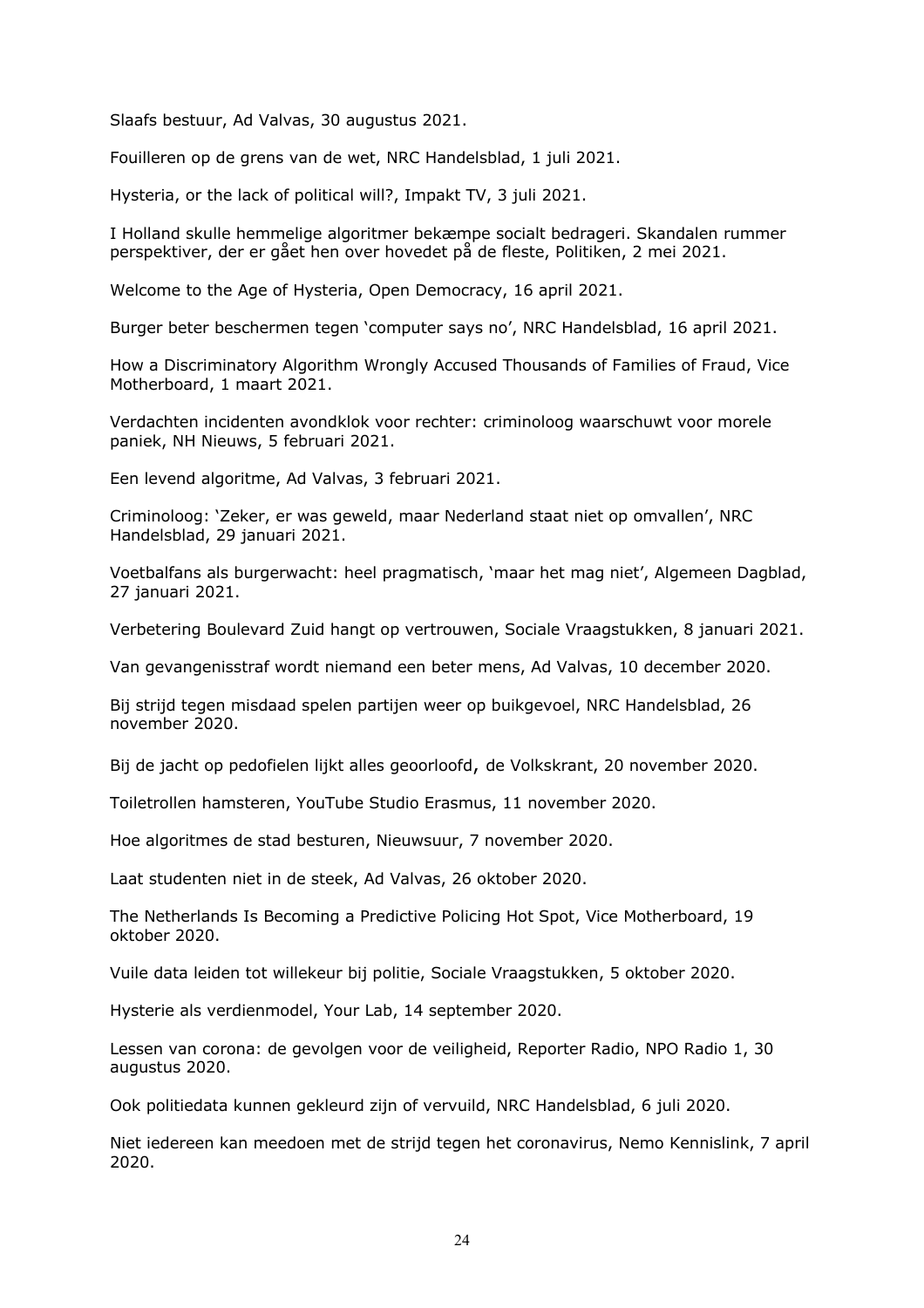Coronavirus maakt de sociale ongelijkheid juist groter, NRC Handelsblad, 7 april 2020.

Coronavirus versnelt bestaande ingrijpende ontwikkelingen, Joop, 6 april 2020.

Slogans zonder geld, Ad Valvas, 24 maart 2020.

We maken dezelfde fouten als in de kredietcrisis, de Volkskrant, 20 maart 2020.

Hoe beter het gaat met de samenleving, hoe bozer we zijn, Nieuw Licht, EO, 11 februari 2020.

Vigilante groups in Europe: Taking the law into their own hands, Euronews, 31 januari 2020.

Waarom cijfers over dalende criminaliteit worden gewantrouwd, NUcheckt, 4 januari 2020.

Klimaatkinderen, Ad Valvas, 13 december 2019.

We vergeten de banaliteit van het goede, Volzin, nr. 12, jrg. 18, 6 december 2019.

De fossiele industrie hoort ook in het beklaagdenbankje, NRC Handelsblad, 25 november 2019.

Een beter milieu begint niet bij jezelf, NRC Handelsblad, 24 oktober 2019.

Die vervelende privacy ook altijd, Trouw, 19 oktober 2019.

Hoe moet je leven in tijden van ecologische crisis?, YouTube Studio Erasmus, 3 oktober 2019.

Strafrechtelijke aanpak milieucriminaliteit schiet tekort, Sociale Vraagstukken, 23 september 2019.

Schijt aan de waarheid, Ad Valvas, 13 september 2019.

Van wet en wapenstok gaan zwijgwijken niet praten, NRC Handelsblad, 4 september 2019.

Burgermoed of eigenrichting, De Groene Amsterdammer, 4 september 2019.

Het kat-en-muisspel tussen de politie en de Haagse Drevenboys, NRC Handelsblad, 28 juli 2019.

Criminalisering van contant geld drijft de consument in de datafuik van de banken, Follow the Money, 22 juli 2019.

Veel agenten vinden etnisch profileren volstrekt normaal, NRC Handelsblad, 15 juli 2019.

Ik mis sociale verbeeldingskracht op het stadhuis, Vers Beton, 21 juni 2019.

De predictiepolitie, De Criminoloog, jrg. 11, 18 juni 2019.

Wie smart technology koopt, krijgt controle er gratis bij, NRC Handelsblad, 2 mei 2019.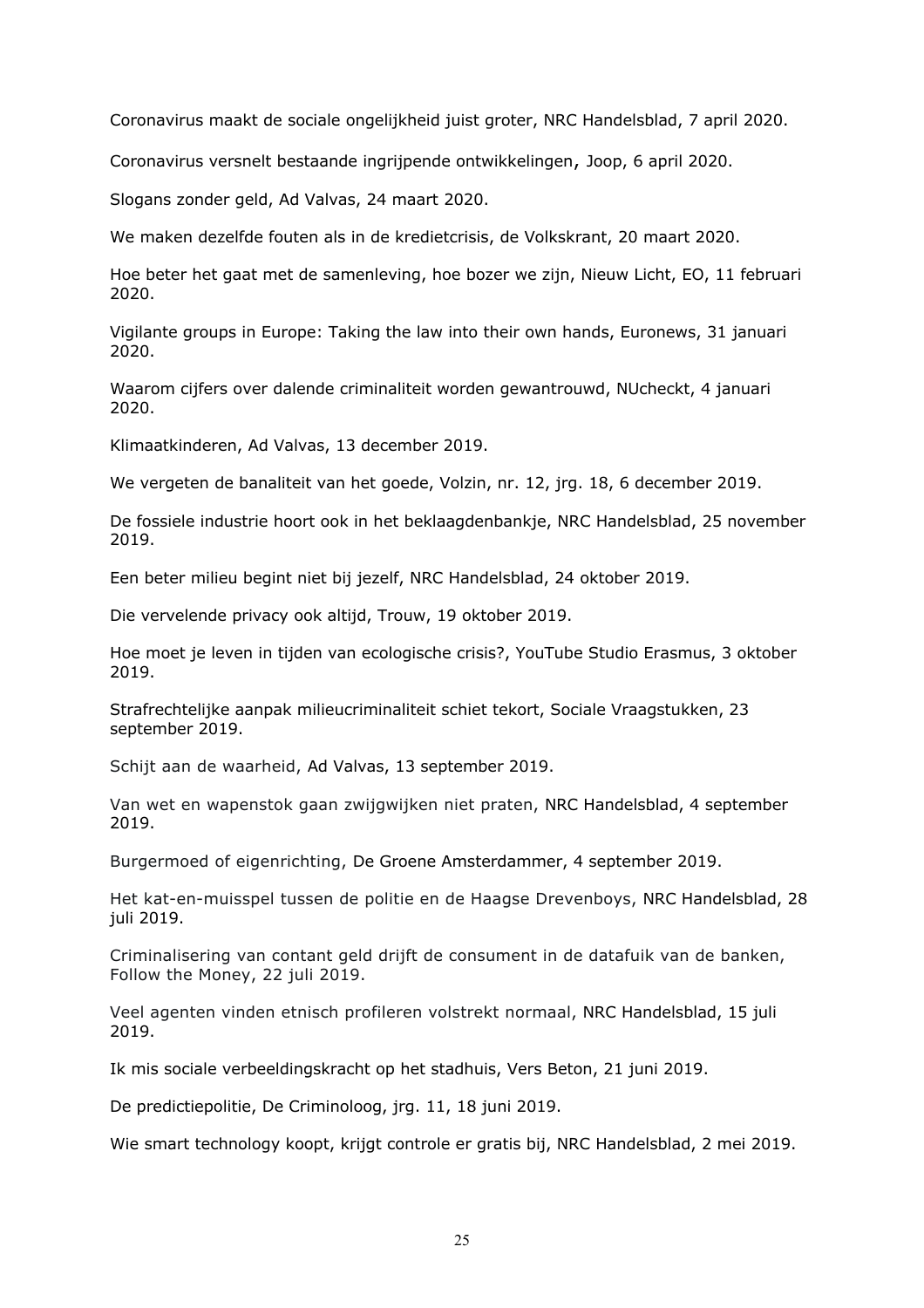Buurt Bestuurt laat zien hoe participatiebeleid hysterie bevordert, Sociale Vraagstukken, 15 april 2019.

Mensen mogen hun wapens inleveren zonder straf, maar wat bereik je daarmee?, Algemeen Dagblad, 7 april 2019.

Klimaatkinderen verdienen steun, Ad Valvas, 25 maart 2019.

Vraag bij het nieuws: Hoe gevaarlijk is een spookwoning?, Algemeen Dagblad, 10 maart 2019.

Woede, angst en gebrek aan geborgenheid: we leven in hysterische tijden, Brainwash, 13 februari 2019.

Hoe beter het met ons gaat, des te hysterischer we ons voelen, Knack, 6 februari 2019.

De buurtwacht wordt steeds populairder, vooral in veilige wijken. Waarom juist daar?, de Volkskrant, 31 januari 2019.

We hyperventileren van incident naar incident. En die hysterie is zo slecht nog niet, De Correspondent, 29 januari 2019.

Hysterie!!!, Interne keuken, Radio 1 BE, 25 januari 2019.

Onze collectieve hysterie is een verdienmodel geworden, Ad Valvas, 19 januari 2019.

Hysterie weg uit DSM maar niet uit samenleving, Nieuwsweekend, NPO Radio 1, 12 januari 2019.

Hysterie is een verdienmodel, Trouw, 11 januari 2019.

En húp, we zijn weer hysterisch, Nederlands Dagblad, 11 januari 2019.

We leven langer, gezonder en veiliger – en we zijn banger, NRC Handelsblad, 11 januari 2019.

Hysterie kan motor zijn van verandering, De Morgen, 6 januari 2019.

Klimaatbeleid is klassenstrijd, Joop, 16 december 2018.

Van angstklimaat naar controlecultuur, De Standaard, 15 december 2018.

Het gele gevaar, Ad Valvas, 14 december 2018.

Burgemeesters krijgen vaker te maken met agressie – Klopt dit wel?, de Volkskrant, 18 oktober 2018.

Kan de burgemeester zo zijn werk nog doen?, Het Parool, 12 oktober 2018.

De camera maakt op eigen gezag van de burger een verdachte, NRC Handelsblad, 21 september 2018.

Alles draait om individueel succes, Joop, 18 september 2018.

Algoritmes kunnen crimineel gedrag voorspellen, maar zorgen ook voor nieuwe problemen, Trouw, 18 september 2018.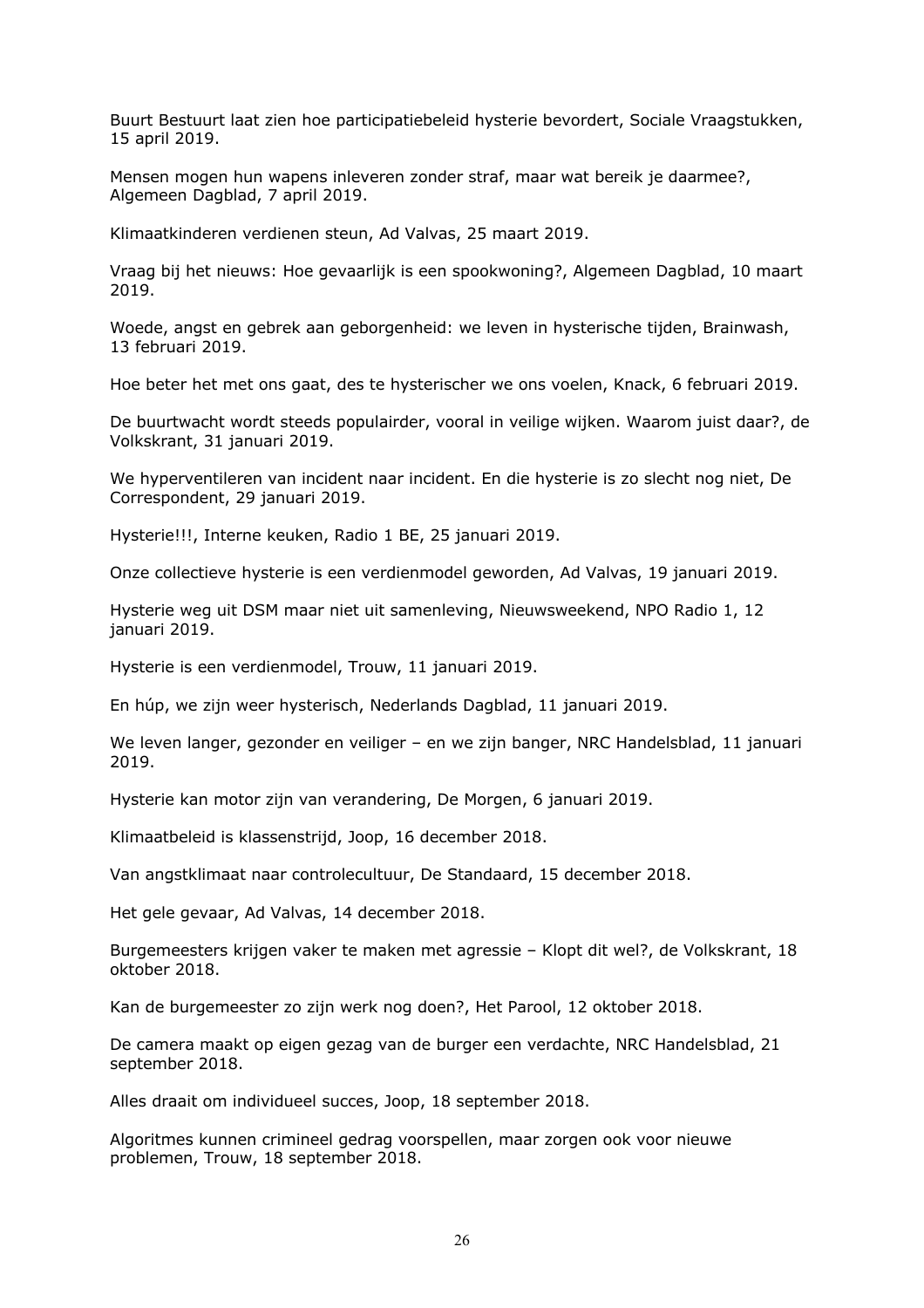In een wereld van markt en strijd, Ad Valvas, 17 september 2018.

Sweeping Public Space, Volume, nr. 53, 2018.

Het schizofrene veiligheidsbeleid van Rotterdam, De Groene Amsterdammer, 27 juni 2018.

Hoe hennepconvenanten werken, Reporter Radio, NPO Radio 1, 24 juni 2018.

De burger moet kunnen weten hoe de misdaadvoorspeller werkt, NRC Handelsblad, 18 juni 2018.

Veiligheid is oneindig, Joop, 12 juni 2018.

De wijkagent moet de achterstandsbuurt weer in, Reporters Online, 12 juni 2018.

Hysterisch onveilig, Ad Valvas, 11 juni 2018.

In winkelgebieden geldt het recht van de sterkste, Sociale Vraagstukken, 15 mei 2018.

Nederland wordt écht steeds veiliger, 7days, 11 mei 2018.

Mysterie van de verdwenen criminaliteit, NOS Journaal, 7 mei 2018.

'Een kleuter weet dat dit niet klopt', waarom wantrouwen we misdaadcijfers?, NOS, 7 mei 2018.

Wat als er geen privacy meer is, BNR Nieuwsradio, 9 april 2018.

Ontsnappen aan digitale technologie zal niet lukken, Het Parool, 17 maart 2018.

Een nog grotere hooiberg bouwen boven op een speld, De Groene Amsterdammer, 14 maart 2018.

De geheime diensten staan klaar om met algoritmen naar terroristen te speuren, Trouw, 14 maart 2018.

Cultuurmarxisten, waar zijn jullie?, Joop, 14 maart 2018.

Ik zie geen cultuurmarxisten, Ad Valvas, 13 maart 2018.

Computersystemen bepalen steeds vaker wat we zien, maar hoe leer je een computer wat ethiek is?, Trouw, 10 maart 2018.

Hoe een rapport over veiligheidsbeleid in verkiezingstijd plots gevoelig ligt, Vers Beton, 31 januari 2018.

Populisme in de praktijk, De Groene Amsterdammer, 17 januari 2018.

De besliscomputer disciplineert iedereen, ook de rechter, NRC Handelsblad, 11 januari 2018.

Rotterdam gaat onveiligheid te lijf, BNR Nieuwsradio Hemmen, 8 januari 2018.

Veiligheid is meer dan wet en wapenstok, Sociale Vraagstukken, 28 december 2017.

Hysterie. Een cultuurdiagnose, De Criminoloog, jrg. 9, 18 december 2017.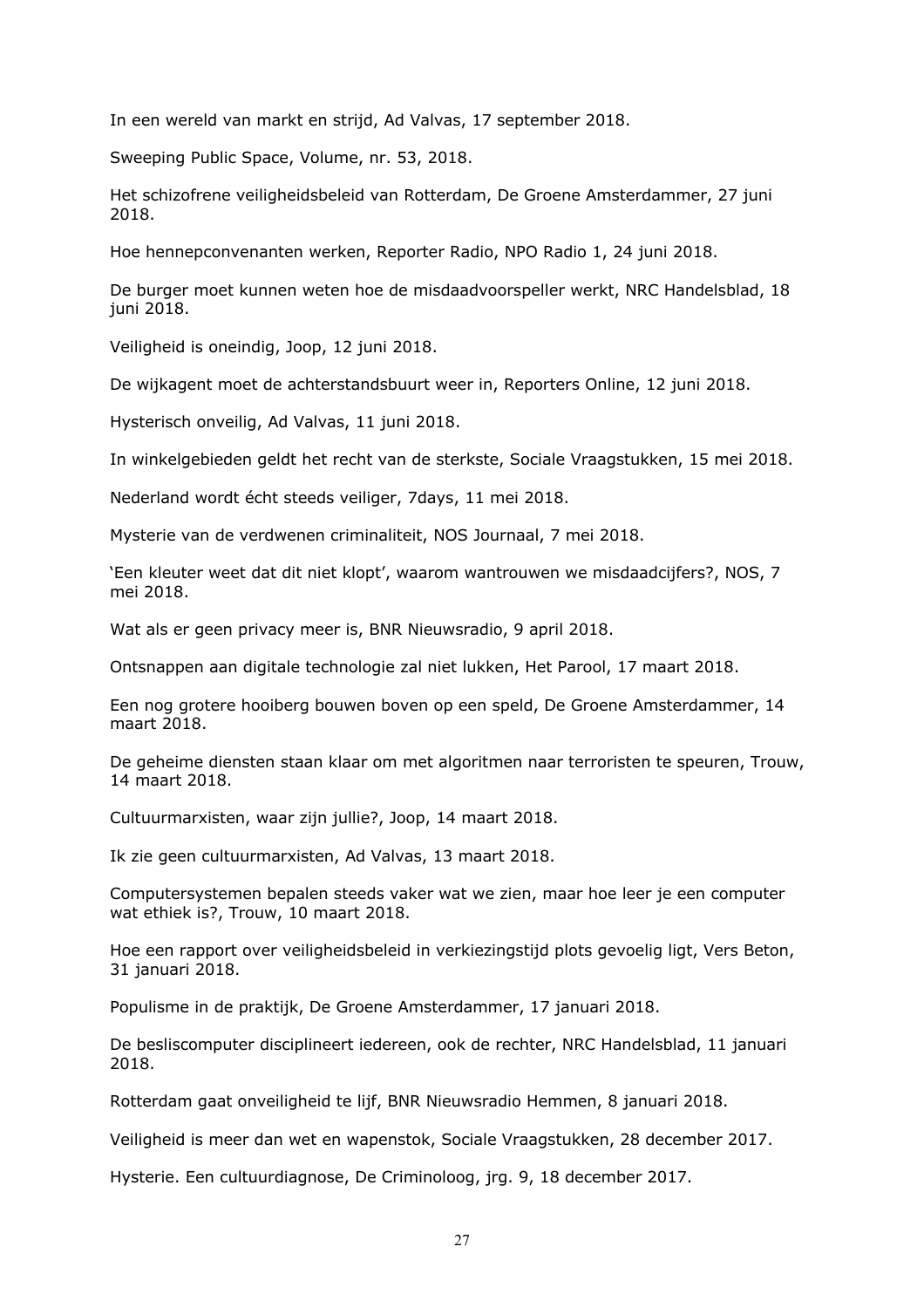Het tijdperk van de mens, Ad Valvas, 4 december 2017.

Of de Nationale Politie betere resultaten boekte weet niemand, NRC Handelsblad, 23 november 2017.

Boeven vangen met algoritmes, Argos, NPO Radio 1, 18 november 2017.

Meer aandacht nodig voor positieve veiligheid in de wijk, Zorg+Welzijn, 17 oktober 2017.

Die nieuwe inlichtingenwet is wel nodig, NRC Handelsblad, 12 oktober 2017.

De geldsmijtrel is maar één van de problemen bij de politie, NRC Handelsblad, 7 september 2017.

Beeldenstorm, Ad Valvas, 7 september 2017.

Het mensbeeld van Martin Scorsese, Gonzo (circus), 28 augustus, 2017.

So You Think You Can Teach, hoorcollege Preventie & Bestraffing Marc Schuilenburg, Ad Valvas, 14 juni 2017.

Minicollege Positieve Veiligheid, YouTube Politieacademie, 13 juni 2017.

Facebook wordt politieke speler in nieuwe wereldorde, NRC Handelsblad, 1 juni 2017.

Veiligheid kan ook verbeteren door minder regels op te leggen, NRC Handelsblad, 13 april 2017.

Vertel me je score, en ik zeg wie je bent, Ad Valvas, 3 april 2017.

7 vragen over (positieve) veiligheid aan Marc Schuilenburg, Vl•nieuws, 27 maart 2017.

Op het thema veiligheid valt straks niets te kiezen, NRC Handelsblad, 9 maart 2017.

Misdaadgolf? Nederland is veiliger dan ooit, De Groene Amsterdammer, 8 maart 2017.

Aantal misdrijven daalt en we voelen ons minder onveilig, NOS, 1 maart 2017.

Praat minder over onveiligheid en eens wat meer over justitie, NRC Handelsblad, 1 februari 2017.

Negatief beeld, de Volkskrant, 24 januari 2017.

Kom met een nieuw verhaal, Ad Valvas, 11 januari 2017.

Law & Order jaagt wantrouwen burger juist aan, NRC-Handelsblad, 15 december 2016.

Positieve boetes van de politie, Wekker-Wakker, NPO Radio 5, 2 december 2016.

Criminoloog Marc Schuilenburg pleit voor een positieve benadering, Het Parool, 23 november 2016.

Pas op, ook institutioneel racisme wordt geautomatiseerd, NRC-Handelsblad, 14 november 2016.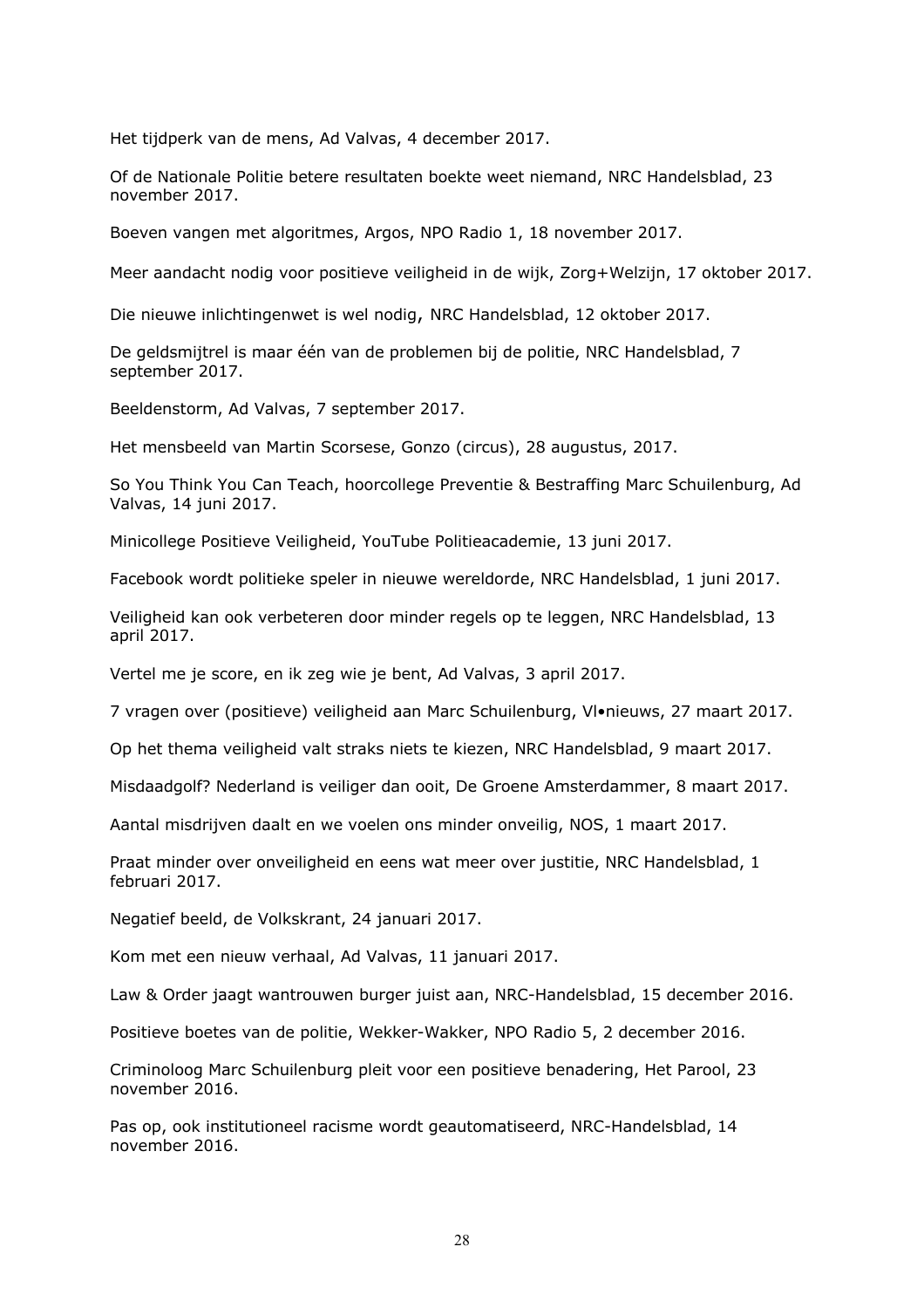Als we zelf meedoen, voelen we ons dan veiliger?, Sociale Vraagstukken, 9 november 2016.

Veiligheid creëer je met geborgenheid, Sociale Vraagstukken, 11 oktober 2016.

Met alleen repressie krijg je nog geen veiligheid, NRC-Handelsblad, 10 oktober 2016.

Anarchisme revisited, Ad Valvas, 10 oktober 2016.

Veiligheid verbeteren kan ook zonder oorlogstaal, NRC-Handelsblad, 5 oktober 2016.

De Franse noodtoestand zit dicht op Nederlandse praktijk, NRC-Handelsblad, 20 juni 2016.

Etnisch profileren is onderdeel van vooringenomen criminaliteitsbeleid, Sociale Vraagstukken, 17 juni 2016.

Buienradar voor boeven, De Groene, 8 juni 2016.

Op zoek naar de risicoburger, Trouw, 27 mei 2016.

In de herhaling: alle gemeenten hun eigen politiekorpsje, NRC-Handelsblad, 19 mei 2016.

Niederlande: Gefängnisse zu vermieten, Vox Pop | Arte, 10 april 2016.

Surveillance-cultuur leidt tot gedachtenpolitie, NRC-Handelsblad, 6 april 2016.

Verslaafd aan slimmigheidjes, wars van samenwerking, NRC-Handelsblad, 25 februari 2016.

Aanhouding om varkensmuts gaat juristen te ver, NRC-Handelsblad, 22 februari 2016.

Papegaaitje leef je nog?, NRC-Handelsblad, 20 februari 2016.

Gedrag is slimmer te beïnvloeden dan alleen met straffen, NRC-Handelsblad, 1 februari 2016.

Drones doen het werk van agenten, Ad Valvas, 27 januari 2016.

Vergeten koffer, Hallo Nederland, Omroep Max, 12 januari 2016.

Burgers, de nieuwe Totaaloplossing voor Veiligheid, NRC-Handelsblad, 24 december 2015.

Responsiblisering door de ogen van Marc Schuilenburg, Crime Time, december 2015.

De ethiek van James Bond, Trouw, 9 november 2015.

Buurt bestuurt: je kunt het afserveren, maar er ook affirmatief over nadenken, Sociale Vraagstukken, 24 oktober 2015.

De buurt bestuurt, maar niet heus, NRC-Handelsblad, 1 oktober 2015.

Meer arrestaties door heli's, Nieuwsuur, 21 september 2015.

Pleidooi voor positieve veiligheid, Sociale Vraagstukken, 13 augustus 2015.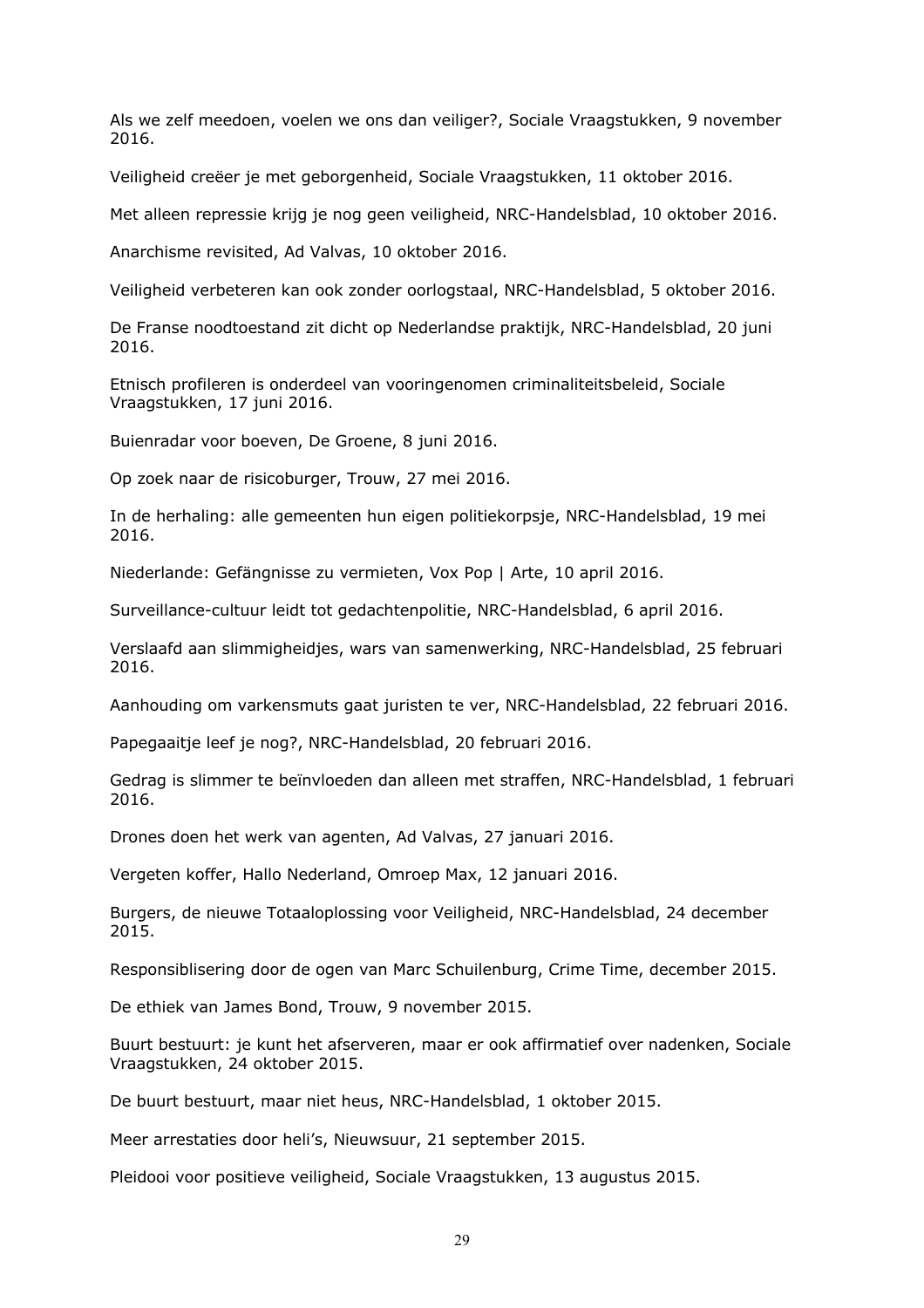Te veel partijen waken over onze veiligheid, Dit is de Dag, EO, 20 juli 2015.

Big Brother voor de misdaad, De Kennis van Nu, 9 juli 2015.

De politie, dat ben jezelf, Trouw, 7 juli 2015.

De politie van de toekomst houdt iedere burger in de gaten, De Correspondent, 7 juli 2015.

Week van de Veiligheid, veilig tot de voordeur, Radio 1, De Ochtend, 9 juni 2015.

Zelfdenkende camera's, Reporter Radio, NCRV/KRO, 31 mei 2015.

Misdaad in de media, NRC Handelsblad, 1 mei 2015.

Het is veiliger, ondanks de politie, NRC Handelsblad, 30 april 2015.

OBA-Live, IKON Televisie, 8 januari 2015.

Criminaliteit, onveiligheid? Dat kan positiever, Toezine, nr. 6, december 2014.

De overheid moet niet alles willen weten, Ad Valvas, 6 november 2014.

De vraag is of we de politie altijd wel nodig hebben, Het Parool, 18 oktober 2014.

Wees eerlijk over discipline, Joop, 17 september 2014.

Nudging of manipulatie?, Sociale Vraagstukken, 17 september 2014.

Politics: Securitization of Society, Atlantis, 24.4, juni 2014.

Big data, no big deal, Ad Valvas, 29 januari 2014.

Aanpak criminaliteit in Nederland is na bezoek aan New York eenzijdig geworden, Sociale Vraagstukken, 19 december 2013.

Arme is vogelvrij in participatie samenleving, Ad Valvas, 4 december 2013.

Een meesterlijk masterplan, over de bezuinigingen bij justitie, Levy, AVRO, 16 september 2013.

VS hebben groot gelijk met PRISM, De Gelderlander, 13 juli 2013.

Over cultuur, strafrecht en criminologie, Casa Luna, 28 juni 2013.

Veiligheid is uitdrukking van politiek versimpelde werkelijkheid, Trouw, 23 juni 2013.

Overheid heeft geen visie op integrale veiligheid, Platform 31, 17 december 2012.

Veiligheid niet langer een taak van de overheid alleen, Joop.nl, 11 december 2012.

Grote rol voor burger in versplinterd veiligheidsbeleid, Trouw, 10 december 2012.

Koepelgevangenis Breda, VPRO-radio, 18 november 2012.

Alles onder controle, Ad Valvas, 14 november 2012.